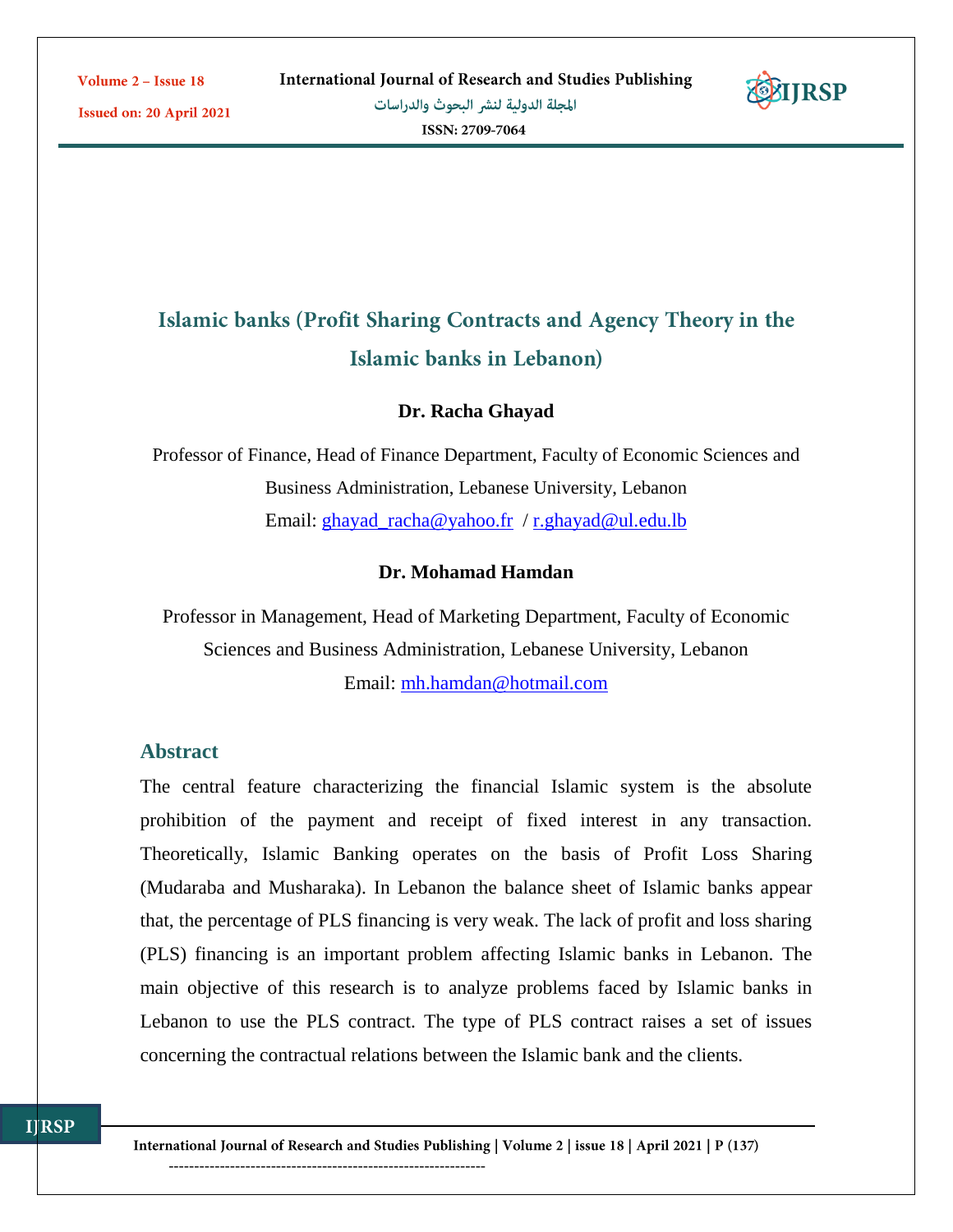

These issues may be addressed from the perspectives of Agency Theory, as we will do in this paper.

**Keywords**: Islamic Banking, Profit-and-Loss Sharing, Agency Theory, Mudaraba, Musharaka, Lebanon.

المصارف الإسلامية (عقود المشاركة في الأرباح والخسائر ونظرية الوكالة في المصارف الإسلامية في لبنان)

# **ملخص**

ان الصفة الاساسية التي تميز النظام المالي الإسلامي هي التحريم المطلق للربا، اي عملية دفع او الحصول على اية فائدة، في أي معاملة<sub>.</sub> من الناحية النظرية، تعمل المصارف الإسلامية وفق لمبدأ تقاسم الأرباح والخسائر (المضاربة والمشاركة) في لبنان، تظهر الميزانية العمومية للمصارف الإسلامية أن نسبة التمويل عبر مبدأ المشاركة في الربح والخسارة ضعيفة للغاية. ان االفتقار إلى التمويل عبر مبدأ المشاركة في األرباح والخسائر يشكل مشكلة مهمة تؤثر على البنوك اإلسالمية في لبنان. الهدف الرئيسي من هذا البحث هو تحليل المشاكل التي تواجه البنوك اإلسالمية في لبنان وتضعف من نسبة التمويل عبر مبدأ المشاركة في الربح والخسارة. يثير هذا النوع من العقود مجموعة من القضايا المتعلقة بالعالقات التعاقدية بين البنك اإلسالمي والعمالء. يمكن معالجة هذه القضايا من منظور نظرية الوكالة، كما هو الحال في هذا البحث. **الكلمات المفتاحية:** البنوك اإلسالمية، تقاسم األرباح والخسائر، المضاربة، المشاركة، نظرية الوكالة، لبنان.

# **I. Introduction**

The prohibition of interest in Islam is the aspiration of Muslims to convert this ban into reality in their economies. Over time, this led to the creation of a number of Islamic financial institutions worldwide. These institutions include Islamic commercial banks, Islamic investment companies, Takaful (Islamic insurance) companies, leasing and Mudaraba companies, and other non-banking financial institutions. In the absence of interest rates, the main substitute is the remuneration of financial capital by the principle of "Profit and Loss Sharing (PLS).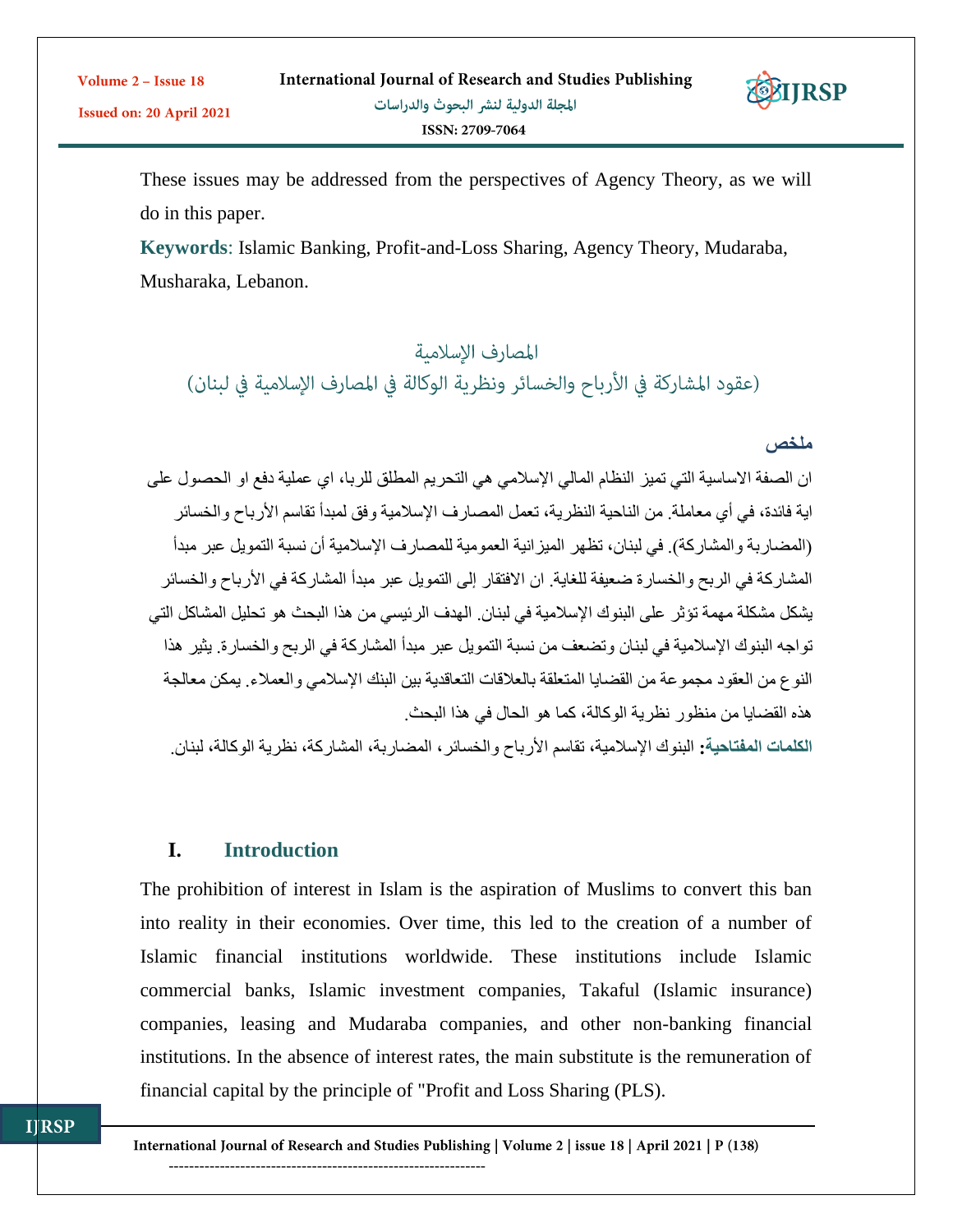

Financial intermediation in the Islamic system is conditioned by the application of the PLS principle whether on the part of the depositors or the borrowers. Islamic banking permitted to accept deposits based on Profit-and-Loss sharing (PLS).

All the Islamic banks have three kinds of deposit accounts: current, savings and investment. Investment Account are accepted for a fixed or unlimited period of time and the investors agree in advance to share the profit (or loss) in a given proportion with the bank. Capital is not guaranteed, deposits for investment purposes are the main source of funds for the Islamic bank; they are more like shares of a company rather than term deposits.

The same principle of sharing of profit and loss refers to the use of funds. As such, there are two methods that fully meet the requirements of sharia law in this area, which are the "Mudaraba" and "Musharaka" contracts. Inside the importance of PLS Contract (Mudaraba and Mucharaka) we found that the Islamic banks don't use much these contract. Based on a study published by World Bank and the Islamic Development Bank in 2017 about Islamic banks transactions indicate that murabahah and deferred sales account for 78.5% and leasing and hire purchase accounts for 10.8% as oppose to the 1.7% and 4.2% for mudharaba and musharaka respectively. Also , at the end of 2018, for 18 countries members of IFSB, the percentage of Mucharaka is 4.80% (Mucharaka and Diminshing Muchraka) and the Mudaraba (0.4%) facing of 58% Murabaha contrat (Table1-Financing by type of contract).

Volume 2 - Issue 18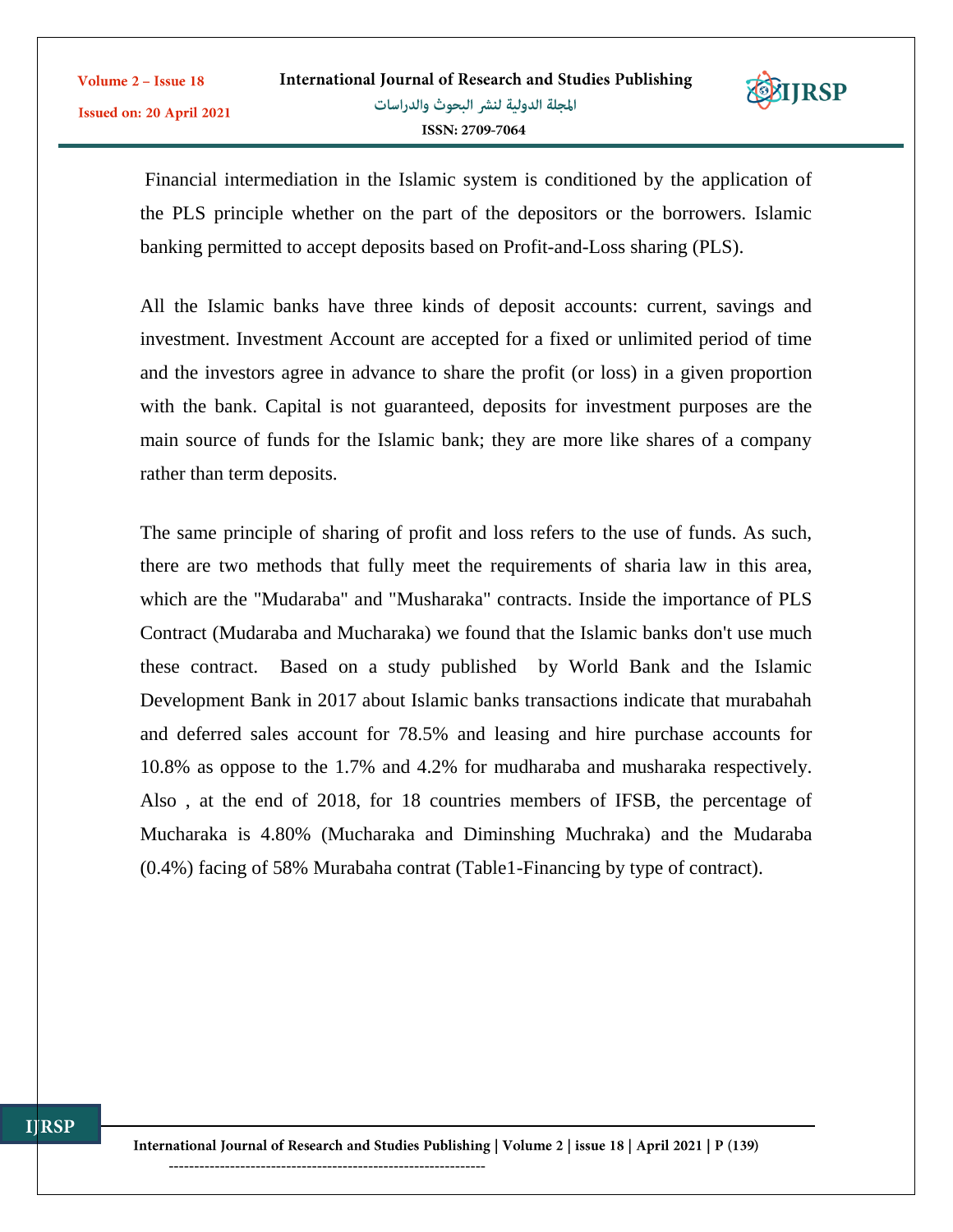

Issued on: 20 April 2021

المجلة الدولية لنشر البحوث والدراسات

ISSN: 2709-7064

### Table 1 - FINANCING BY TYPE OFCONTRACT 2018

| Mudarabah          | 0.4%   |
|--------------------|--------|
| Mucharaka          | 3.20%  |
| Dimunshing         | 1.60%  |
| Mucharaka          |        |
| Salam              | 5.30%  |
| Bai Bithaman       | 8%     |
| Ajel               |        |
| <b>Qard Hassan</b> | 0.10%  |
| Istisnaa           | 0.4%   |
| Murabaha           | 35.20% |
| Others             | 8.30%  |
| Commodity          | 23.60% |
| Murabaha,          |        |
| Tawarop            |        |
| Wakala             | 0.10%  |

#### Figure 2 - FINANCING BY TYPE OF CONTRACT 2018





# **1.2 Objectives**

The PLS contracts "Mudaraba" and "Mucharaka" used by the Islamic banks represent an agency relation, in the one hand, between the depositors and the Islamic bank and in the other hand, between the Islamic bank and the companies in the case of Mucharaka and Mudaraba contract. In this paper we try to see how the agency problem influence the PLS contract in Islamic banks?.

The main objective of this paper is to discuss the problem of Agency Theory in Islamic Banks which function in Lebanon. All theoretical models of Islamic banking are based on Mudaraba or Mucharaka or both.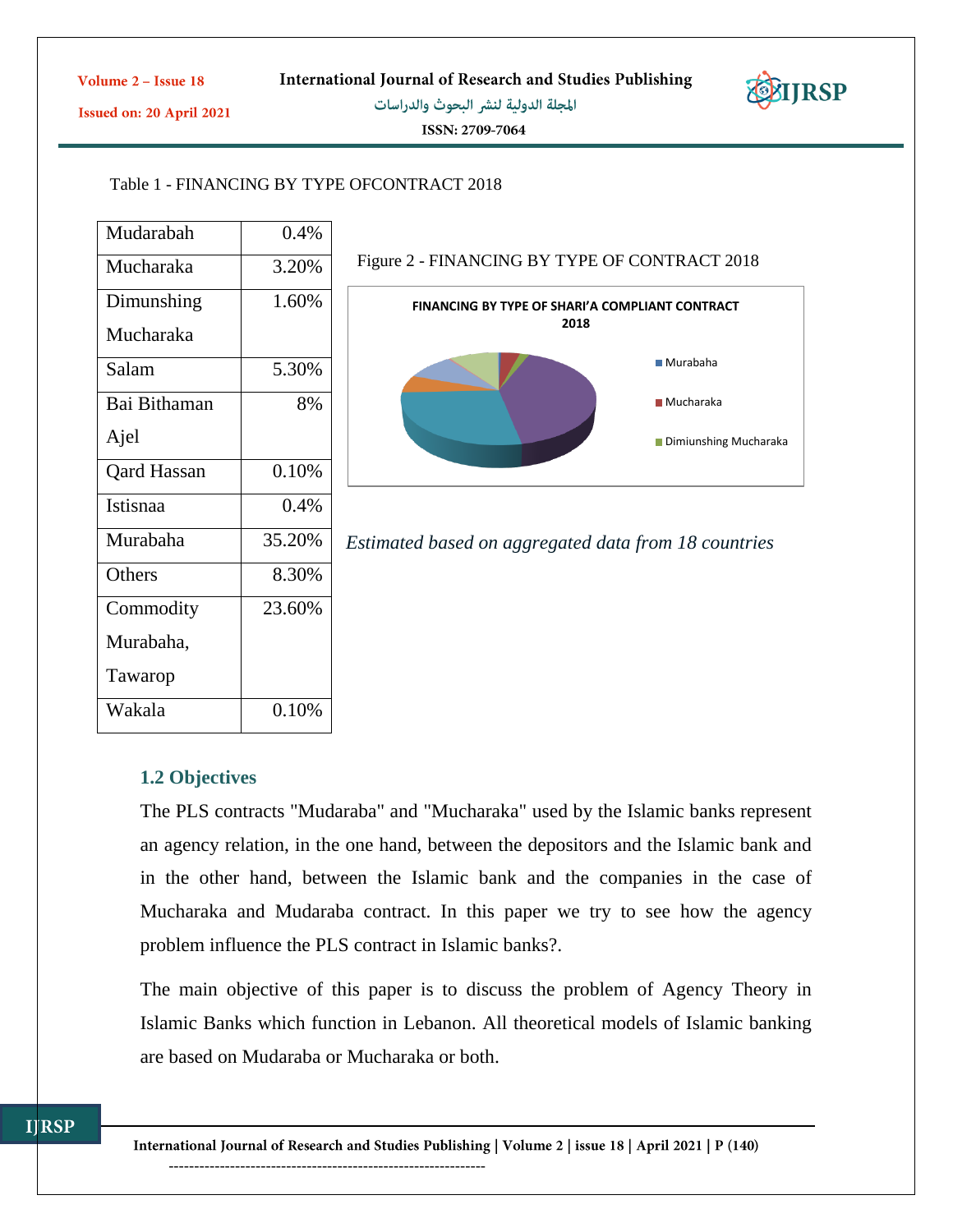

Moreover, the concept of profit and loss sharing (PLS) is theoretically superior to

conventional banking for different reasons (Khan and Mirakhor (1987)). However, in practice things seen to be different.

The question which arises in this case is, why the Islamic banks in Lebanon do not much use the contracts of "Mudaraba" and "Mucharaka" or don't contract with the principle of PLS?

# **1.3 Methodology**

Volume 2 - Issue 18

Issued on: 20 April 2021

In the present research, the field of analysis relates to the Islamic commercial banks in Lebanon. Thus,

the total population concerned with this work does not exceed 5 banks. With regard to present research, a sample, desired to diversify, population from the Islamic commercial banks studied in Lebanon. This sample comprises two principal cases, namely: Albaraka Islamic Bank, which is the pionnier in the Islamic banking field in Lebanon, and Lebanese Islamic bank.

In our case, the discussions with the persons in charge of the Islamic banks were particularly profitable for the question concerning the types of problems concerning the use of PLS contract in Islamic banks in Lebanon.

Miles and Hubermann(1991), propose three qualitative stages of data analysis condensation of the data, presentation of the data and development /checking of the conclusions.

In our case, the categorization of the data was done according to about ten topics. To conclude research, it is up to the researcher to try hard of organization of the found results. Thus, a classification of the results in homogeneous categories will make it possible to the reader to have a total image of the contribution of research.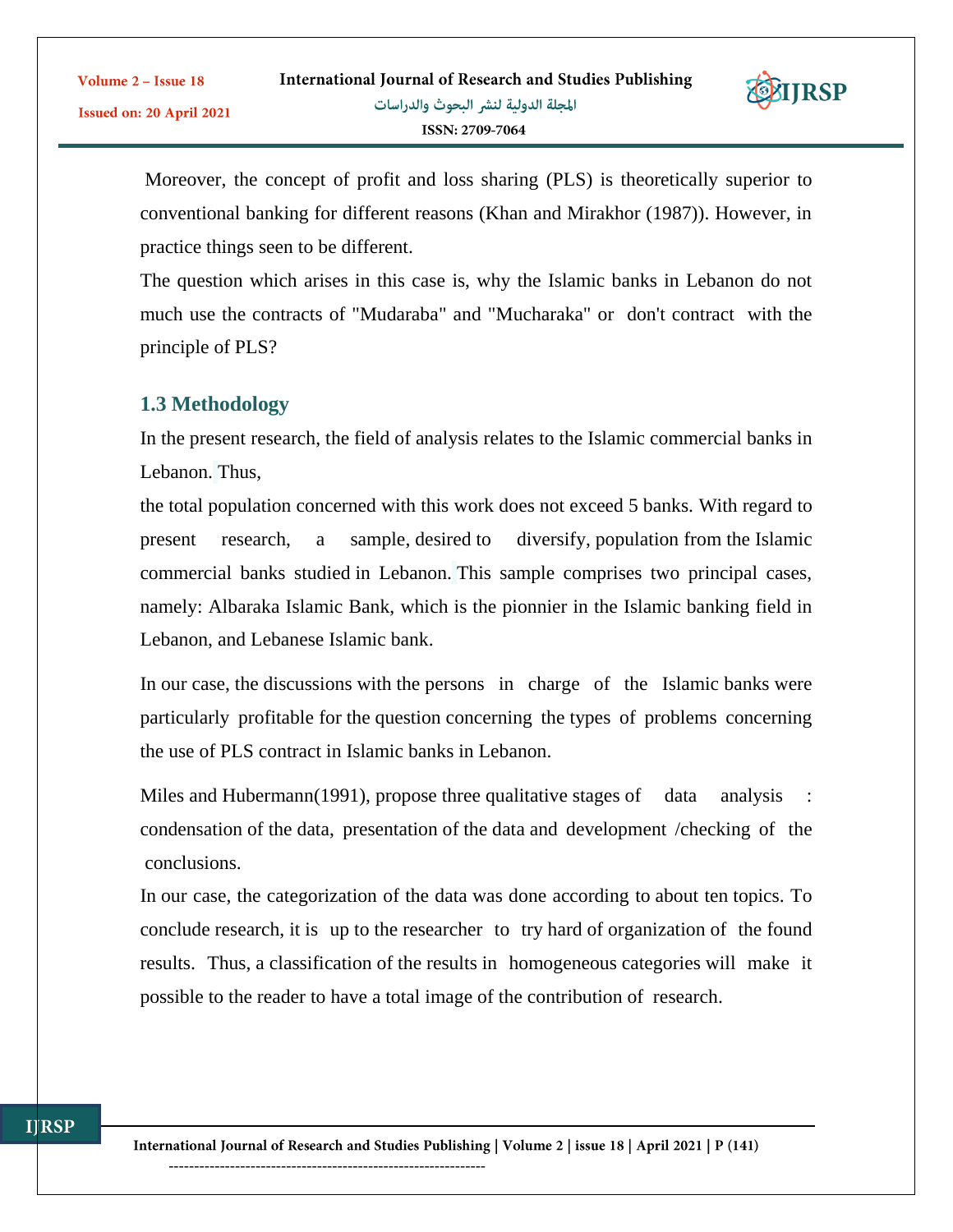

This effort of synthesis can lead the researcher to translate the new theory emerging of the "ground" in the form of a diagram or in the form of a paragraph or even in the form of only and single sentence.

The methodological approach presented by Eisenhardt was used to us as a basis to select, study and analyze two Islamic banks located in Lebanon.

# **2. Literature Review**

Islamic banking has been around for more than 40 years. However, the Islamic Financial Services Board (IFSB) has announced that the total assets of the Islamic banking industry globally, from across 22 IFSB member jurisdictions increase of 70\$billion and have reached USD 1,754 billion in 2018 from USD 1,684 billion in 2017. Therefore, in this section we will introduce Islamic banking and the mobilization of funds by Islamic banks

The central feature characterizing the financial Islamic system is the absolute prohibition of the payment and receipt of fixed interest in any transaction. Islamic banking is based on the rule of Islam which prohibits the rate of interest. Islamic Banking operates on the basis of Profit Loss Sharing (PLS). This principle (PLS) is the main substitute for interest rate .

### **2.1 The mobilization of funds by Islamic banks**

Once funds are collected, the Islamic bank has an important mission: the utilization of these funds into viable projects. Its financial intermediary position is that of a lender/provider of funds called on to finance the various sectors of the economy. In this section, we will discuss how in principle, in an Islamic banking system, funds are raised (mobilized) and allocated to different sectors of the economy, in the absence of interest rates.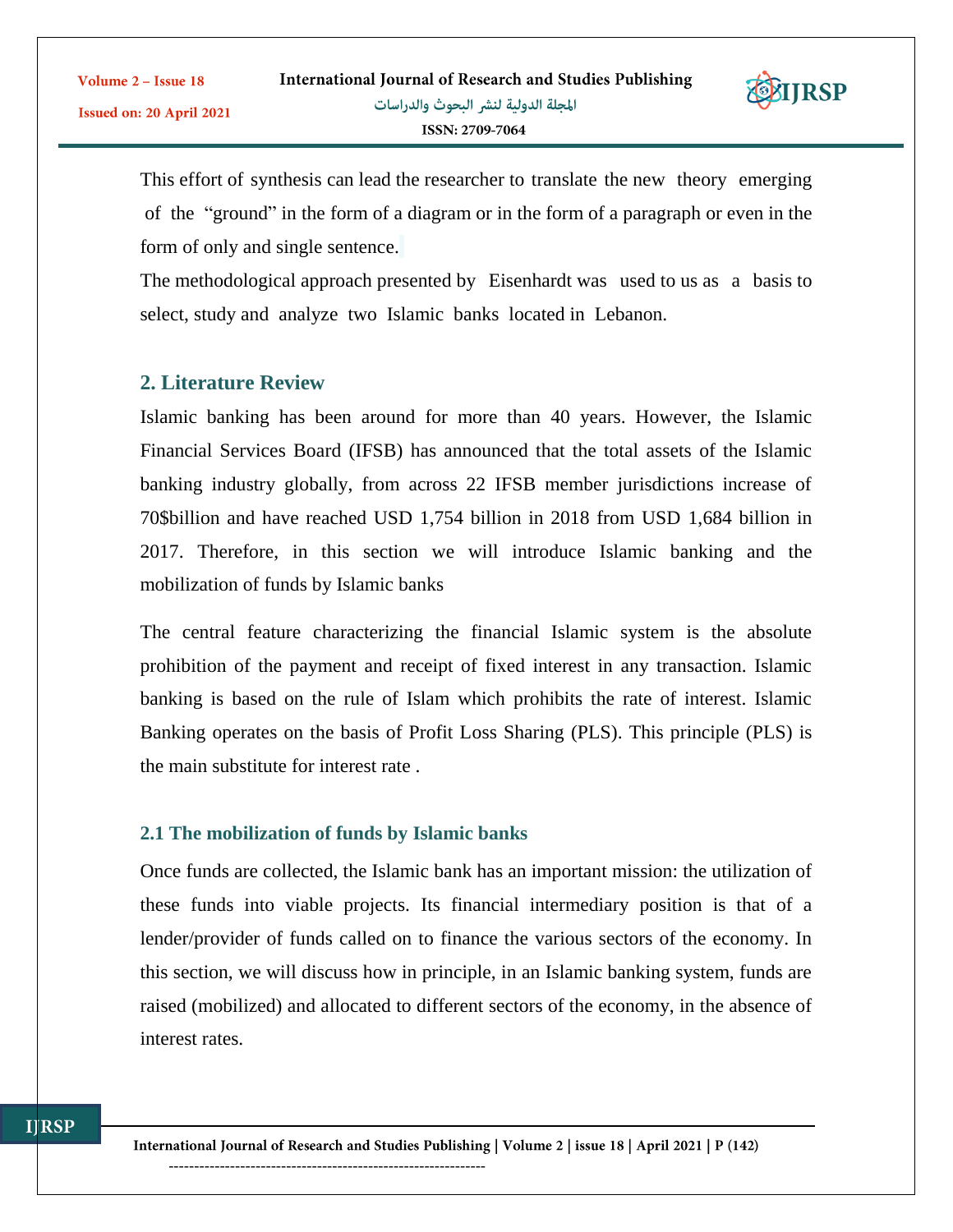

For the philosophical concept of Islamic banking, the bank's activities should be based on investment operations. These operations are intended to provide the bank with the necessary revenues for the production of these "funds".

These transactions are essentially concluded by means of a financing contract by association (Mudaraba), by contract of association with participation "Musharaka" or purchase-resale contract "Mudaraba".

In addition, the intervention sectors of the Islamic bank finance all sectors of the economy, provided they conform to Sharia. Islamic laws do not allow investments in certain activities that are prohibited, such as insurance companies, typical commercial banks, gaming or "Maisir", distilleries, delicatessen traders, financial instruments such as "derivatives" and especially options, "futures" and other futures contracts because of their speculative nature (Sharia considers the uncertainty regarding the contract as illegal); hence, this will fundamentally condition the financial products to be developed as well as the corporate strategies and the business strategies of Islamic banks.

In the "Mudaraba" contract, the bank finances exclusively the entrepreneur who invests, in addition to bank funds, his effort and knowledge in a productive activity in exchange for sharing a percentage of profits. The losses are borne exclusively by the financier (lender). As for the entrepreneur (borrower), he only loses the time and effort invested in the company. This type of contract aims, in fact, to place on equal terms the human capital and the financial capital. The mode of financing "Musharaka" involves several funders. All parties (entrepreneur, bank and other associates) invest in variable proportions, and the profits and losses are shared among them according to their respective financial contributions.

Volume 2 - Issue 18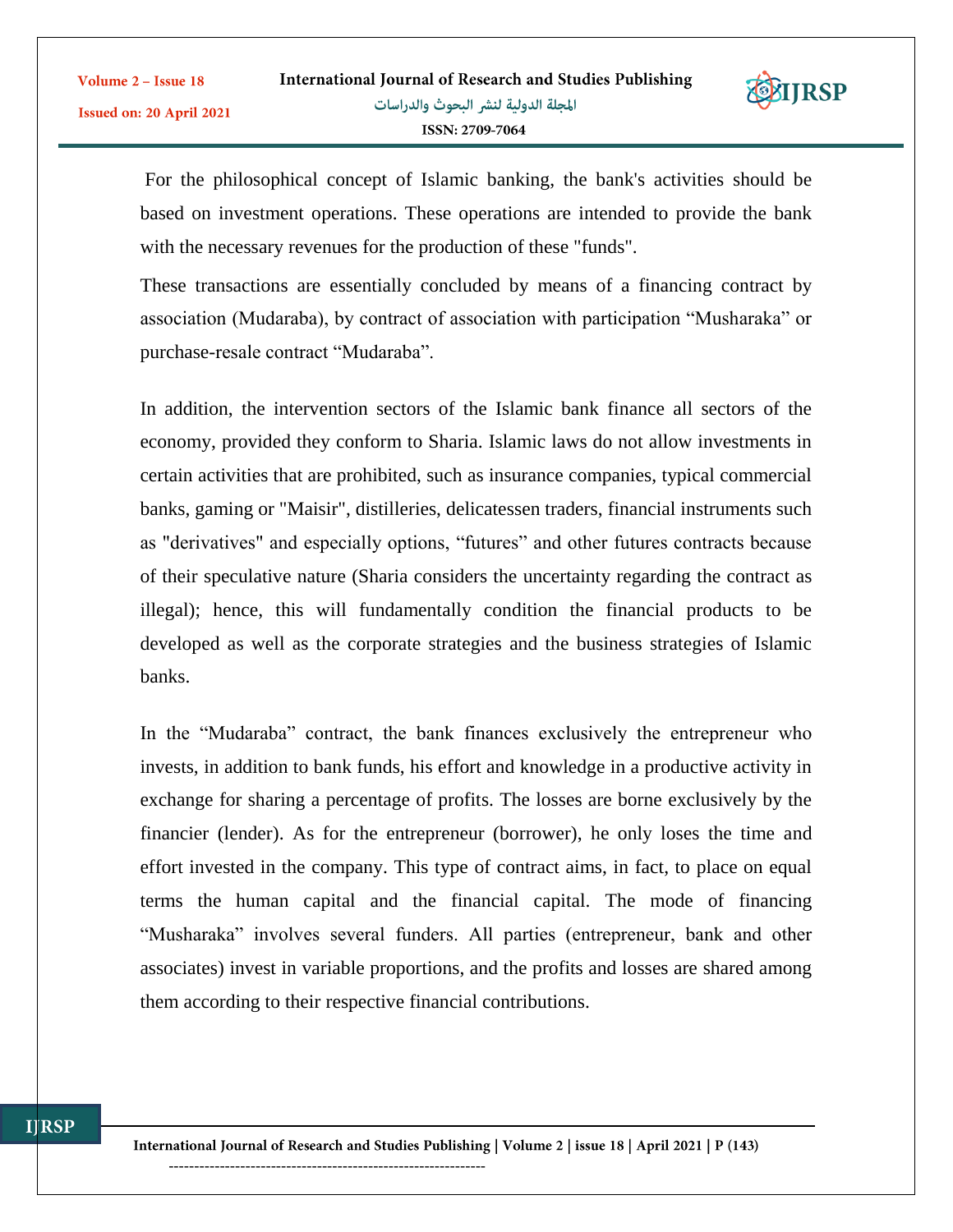Volume 2 - Issue 18

Issued on: 20 April 2021



### **2.2.1. The "Mudaraba"**

From the perspective of linguistics, "Mudaraba" in Arabic language originated in the word "Al-Dharb" on earth which means moving on land because of travel or for business. Indeed, there are two meanings in Qur'anic verses (4, 101) and (73, 20). Also, it must be noted that "Mudaraba" is synonymous with the Arabic term "al-Kiradh" which means the divestiture of its capital in benefit of a third party so that it can work with.

# *1. Definition of "Mudaraba" in banking*

**T**he "Mudaraba" is a consent reached between two parties, one (the financier or owner of capital) providing capital, and the other "Mudarib", providing the work. The profit is shared by a ratio determined at the time of signing the contract. Of course, consent bears a sharing ratio but neither on a specific amount nor on a percentage of capital. It is left to the discretion of the parties according to the complexity of the task by the "Mudarib".

If, after use of funds, the transaction does not generate profits, the financier would have saved his capital, while the "Mudarib" would have lost his time and effort and may not try to draw gain by reducing the capital of his partner.

The "Mudaraba" is a partnership agreement between two parties: the first "owner of capital" provides all the capital and second "agent" provides the know-how. The Mudareb will manage and monetize the capital. The results will be distributed between the two parties on a predetermined percentage, whose base can only be the practical benefit of this operation. The principle is that loss is calculated on capital and profit is determined as customarily convened. This is true as long as there is no negligence from the "Mudareb" the agent, because if that is the case, the latter may be held responsible for part or all of the losses.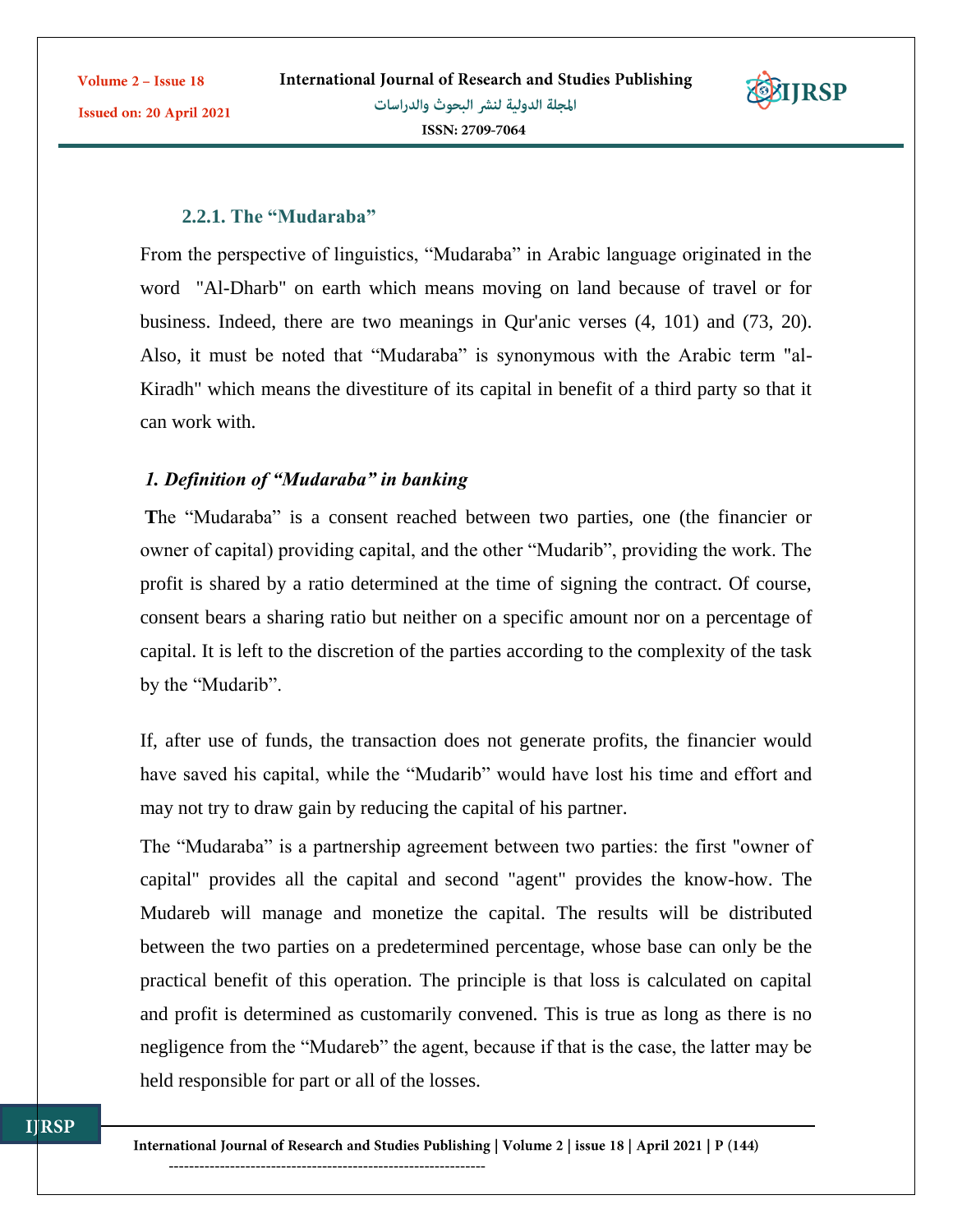

In authorizing the participation of the "Mudareb" in profits and forbidding him to participate in losses, the "Fouqaha's", Muslim Jurists outline the justice upon which is based the "Mudaraba" contract because the benefit of the owner of capital is the remuneration of his capital, while that of the "Mudareb" is the counterpart of his work. In other words, in case of loss, the "Mudareb" cannot withdraw anything in return for his effort. In this case, he would have lost time and effort invested in the company. Because, in the "Mudaraba" contract, the latter is considered a partner and therefore, he earns revenues only on the basis of achieved profits.

# **2. Conditions for Mudaraba**

 $\overline{a}$ 

**ITRSP** 

Like any other form of contract, the "Mudaraba" is lawful only if certain clauses are met. The contractors must be in good mental condition, otherwise the contract is declared null and void. It is not required that both sides are Muslim. For the "Mudaraba" contract to be valid, the invested capital must meet certain conditions including<sup>1</sup>:

-The amount of capital must **be** known by both parties in advance, otherwise it will be difficult to calculate the profits if we ignore the costs incurred.

Also, knowledge of the invested capital helps protect the contracting parties against the risk of conflict or "Gharar"<sup>2</sup> .

- The capital must be in monetary form**.** However, some "fouqaha", Muslim Jurists, have relaxed this condition by accepting other forms of capital (physical inventory for example) if it does not complicate the calculation of results.

<sup>1</sup> Mondher Bellalah and Racha Ghayad, *Fundamentals of the Islamic Financial System and Financial Instruments* in "On Islamic Banking, Performance and Financial Innovations", Cambridge Scholars Publishing,2014, UK.

<sup>2</sup> The prohibition of *gharar* because, as speculation, it introduces incertitude and risks.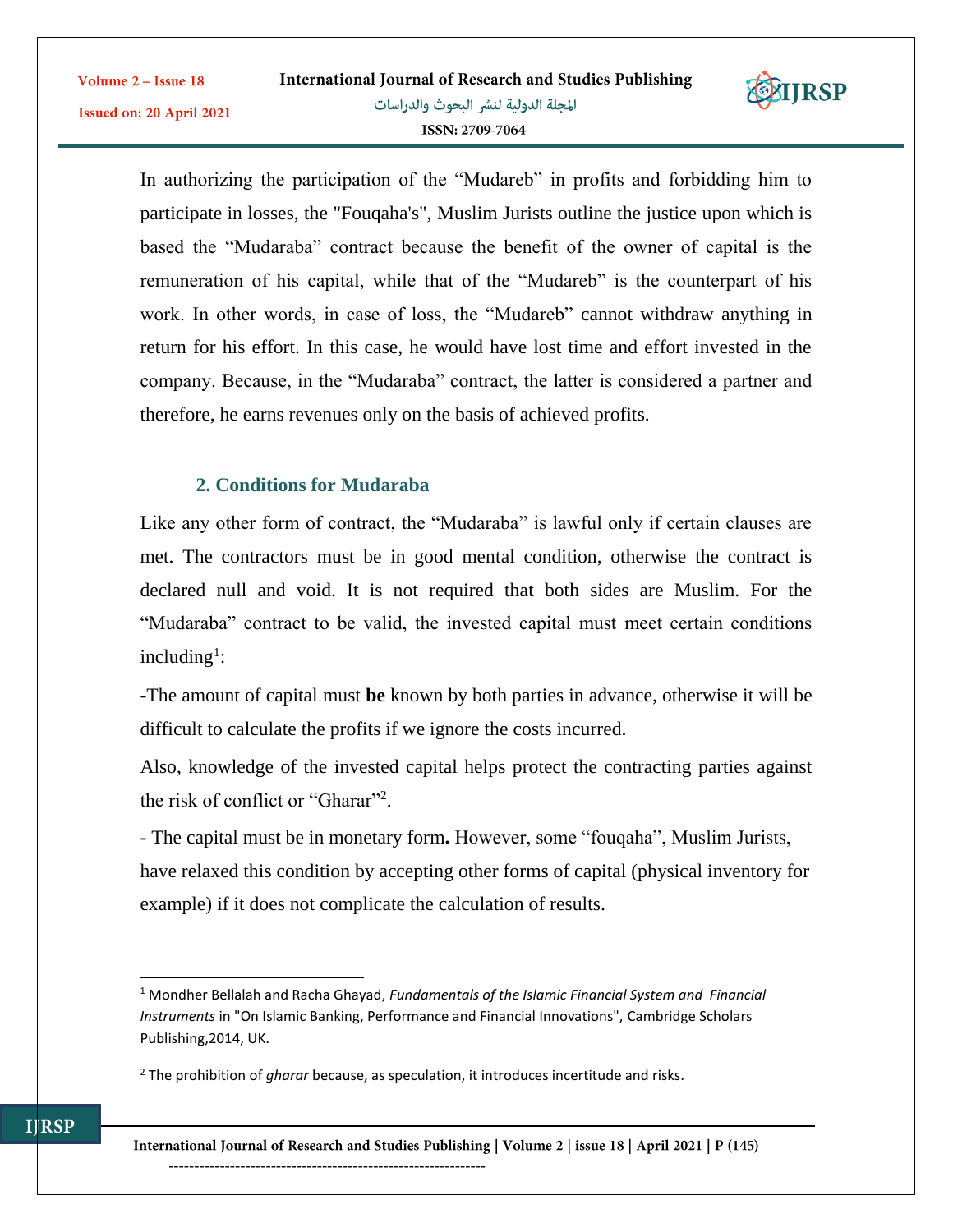

- Payment of capital at the time of signing the contract so as to enable the "Mudareb" to initiate his activities. In the Mudaraba contract, profits represent earnings of the parties that are known only a posteriori. Thus, in order to eliminate any possibility of disagreement, the "foukaha", Muslim Jurists, require that certain conditions relating to benefits are satisfied:

1) Determination of the benefit sharing rate upstream and not downstream.

 2) The sharing rate on achieved profits, which should in no way refer directly or indirectly to the invested capital, because the Mudaraba amount bears primarily, if not exclusively, on profits.

 3) The agreement shall be for a fixed amount, even if that amount is conditioned by the realization of profits.

 4) The agreement of the two parties may be accompanied by additional conditions apart from the benefits accruing to each party. For example, neither party may require the provision of free services usually billable to others.

Based on Ghayad and Bellalah (2014), the "Mudaraba" is used by the Islamic bank in two ways: first in the sense of customer-Islamic bank, and then, in the sense Islamic bank-client. In the first sense, we consider that the client depositor, the contributor of funds, is the "Rabalmal", and the Islamic bank with its market experience and the competence of its staff is the provider of the know-how, i.e. it becomes the Mudareb. In the sense *Islamic bank-client***,** the bank seeks clients with the know-how and lacking capital in order to conclude with them a "Mudaraba" contract in which it becomes the "Rabalmal" and the client becomes the "Mudareb". In reality, the Islamic bank - client relationship under the form of "Mudaraba" is very small in all Islamic banks. On a practical level, the "Mudaraba" is used primarily in the client-Islamic bank sense.

Volume 2 - Issue 18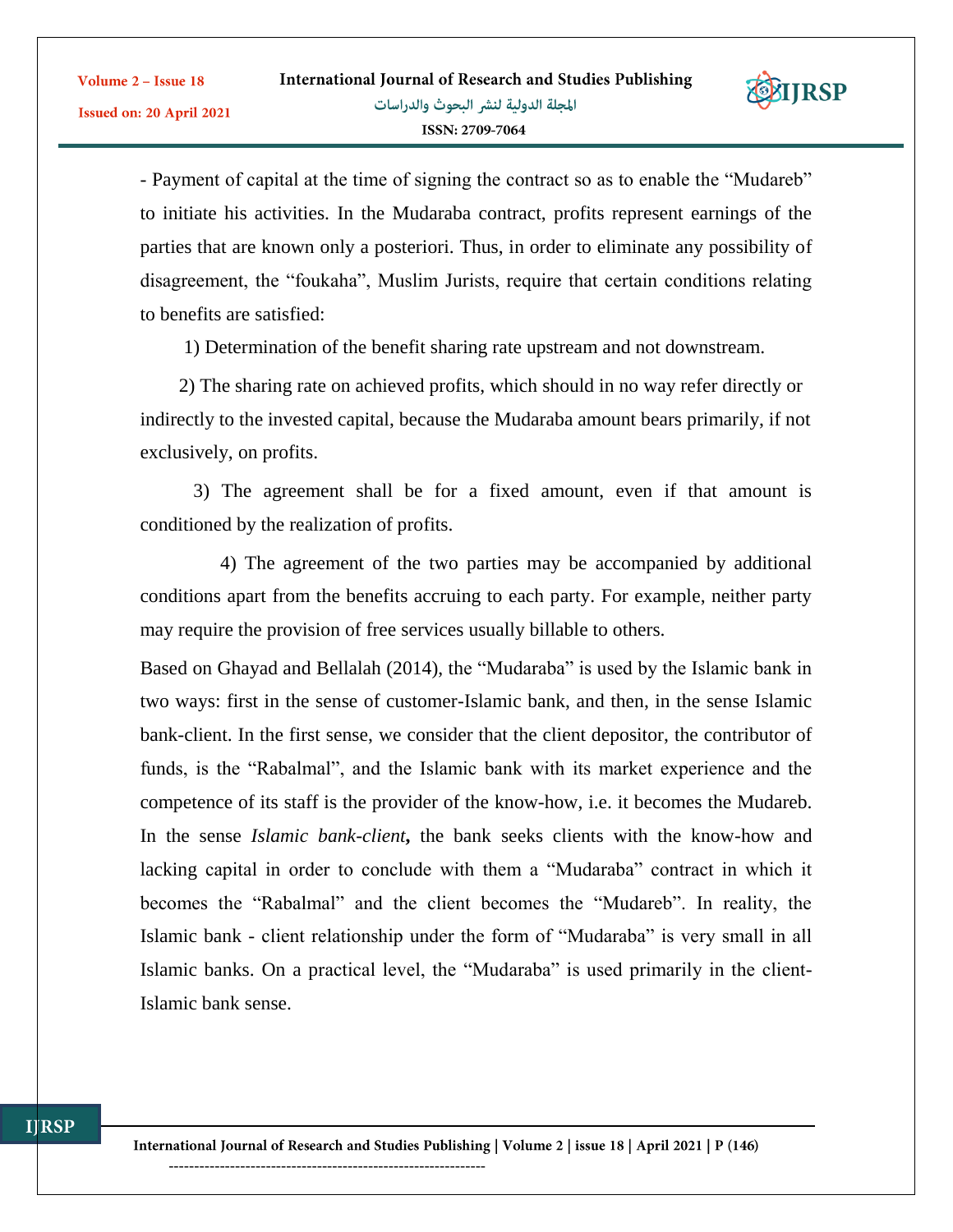

# *2.1.2. The "Musharaka"*

Volume 2 - Issue 18

Issued on: 20 April 2021

The "Musharaka" is the association of a capital with another capital to share the profits and losses that may result to this effect. This is the concept of participation, taken in the very broad sense of the term, and namely applying the principle of Participation in Profits and Losses (P.L.S). In this type of contract, the client and the bank, for example, jointly participate in the financing of an operation and jointly assume the risk in proportion to their participation. This can be done either by a cash contribution by both parties or by a contribution in kind by either party. The losses are distributed between the client and the bank on the basis of each party's contribution. Regarding the sharing of profits, two theses have been developed: the benefit may be determined by agreement (thesis of the "Hanbalite" or "Hanafi" School); or benefit may be determined by the contribution of each party (thesis of the "Maliki" and "Chafite" School). The capital of the "Musharaka" can be: a cash contribution plus a cash contribution or a cash contribution plus a contribution in kind. The management of "Musharaka" can be made either by all the associates, by one or several associates or by one or several third parties. The loss must be apportioned in proportion to the capital.

### *Using the Musharaka by the Islamic bank*

Based on Ghayad and Bellalah (2014), the "Musharaka" may be used in both directions: first in the Islamic bank /client direction, and next in the client/Islamic bank direction. The Islamic bank can finance its clients using the "Musharaka" (or P.L.S principle) in several forms: participation in the equity of existing businesses or to be created: all shareholders of a capital-intensive company are bound by a "Musharaka" contract; the funding of the operating cycle, and funding for the import.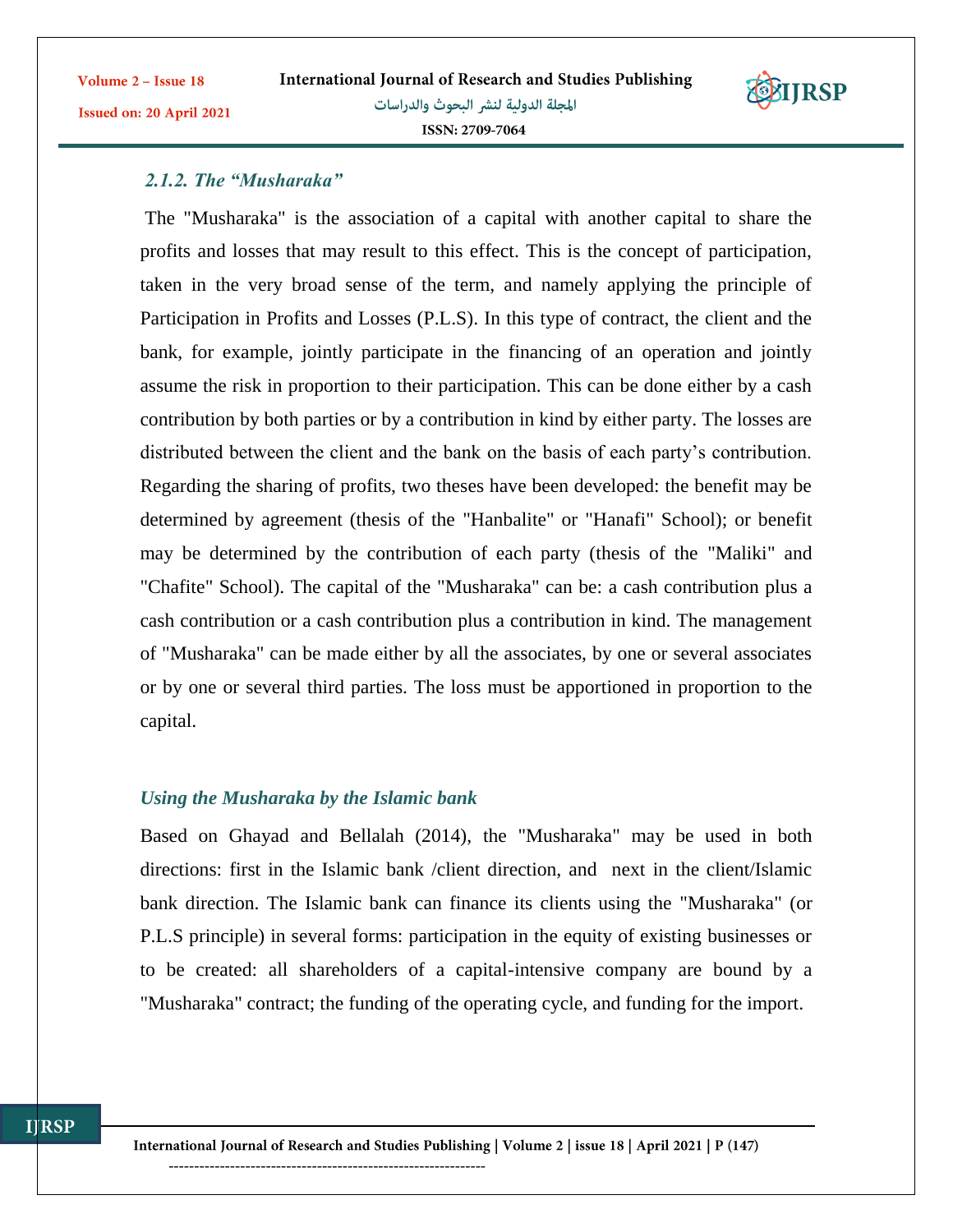

# **The "Musharaka": client - Islamic bank**

Volume 2 - Issue 18

Issued on: 20 April 2021

In this case, the client provider of funds becomes a semi-shareholder in the Islamic Bank by participating in the results **(Ghayad and Bellalah (2014)**). The client depositor is not paid by an ex-ante interest rate, but he participates in the bank's annual results based on the amount that he deposited and the time he left. He receives an ex-post interest rate. In fact, some Islamic banks use the method of "Musharaka" in the client- Islamic bank direction; most use the "Mudaraba" to pay depositors.

#### **2.2 .Why Islamic banks don't use PLS contract ?**

**ORHAN Z.H. (2017)** treats the problem of PLS in Islamic banks in Turkey" and he founds that PLS stays miniscule especially on the asset side of Turkish IBs. Some of the reasons identified by Turkish IB practitioners are : transparency, legal system/arrangements, less return vs. high cost and risk, and staff-related problems. Their empirical study discuss also problem solving approaches about PLS. Musharaka is preferred over Mudaraba in order solve the agency problem.

**Al-Bahooth (2017)** in his research treats the role of Islamic finance in supporting small businesses in Saudi Arabia conclude that the agency problem is one of the obstacles facing Islamic banks in the financing by PLS. This research also concluded that the lack of great uniformity in information, and the existence of more restrictions by Islamic banks on increasing financing on the basis of profit sharing, are added to the reasons for not using participation at a large percentage. In addition, there is a problem with the lack of ability to arrive at accurate forecasts of financing results based on PLS.

**Imronudin** (2016) in his work tries to answer why customers of Islamic banks in Indonesia prefer *murabahah* more than PLS. He found that one of the fundamental reasons of the preference of *murabahah* is its simplicity and that it does not need transparency and honesty.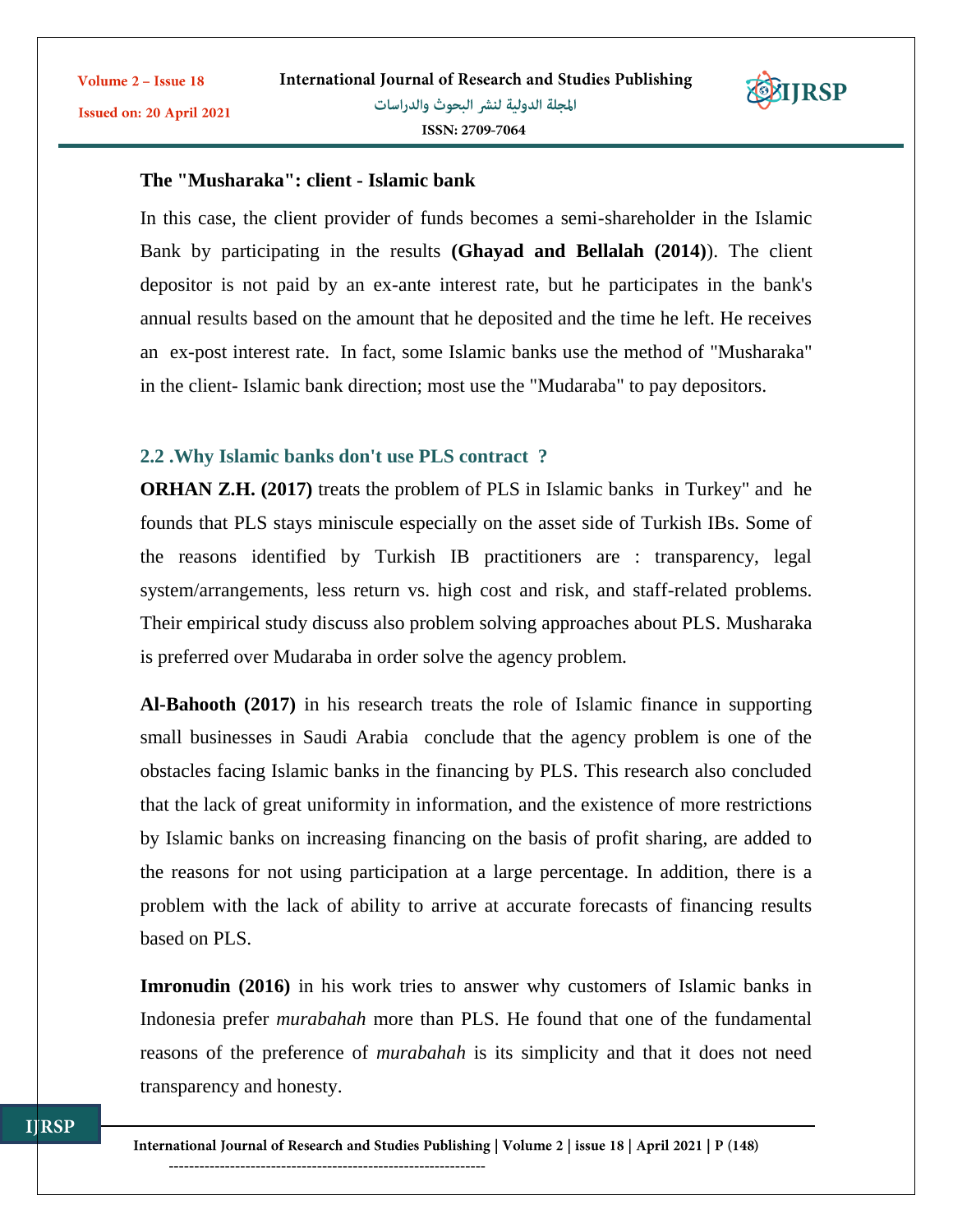

Also we find that the research of **Abdul-Rahman and Nor (2016)** use qualitative methodology and find that the essential problems for the uses of PLS are the agency problems, specially the adverse selection, high risk, the demand for PLS financing is issued by a large percentage from companies that do not have high credibility, and capital security which is once more related with risk.

Bacha's (1995) in this research considered that the agency problem is the basic reason of the lack of PLS in Islamic banks. In practice, the Agency problem is the most important problems attributed to PLS.

# **2.3. Agency Theory and PLS Contract**

Volume 2 - Issue 18

Issued on: 20 April 2021

Eisenhart defines agency theory as follows: "Agency theory is directed at the ubiquitous agency relationship, in which one party (the principal) delegates work to another (the agent), who performs that work. Agency theory attempts to describe this relationship using the metaphor of a contract." Agency theory has its roots in information economics.

The fundamental assumptions underlying agency theory are:

(1) the principal and agent has each a different goal;

(2) there exists hidden information either before or after contracting, i.e., it is difficult or expensive for the principal to supervise the agent's action,

(3) and the principal and the agent have different risk preferences which may lead to different actions consequently taken.

The divergence of interests and asymmetry of information between principal and agent may cause output to depend upon the contingent nature of the compensation contract. Different theories of agency show that correlation between remuneration and productivity determines the growth of the enterprises and behavior of the agency. However,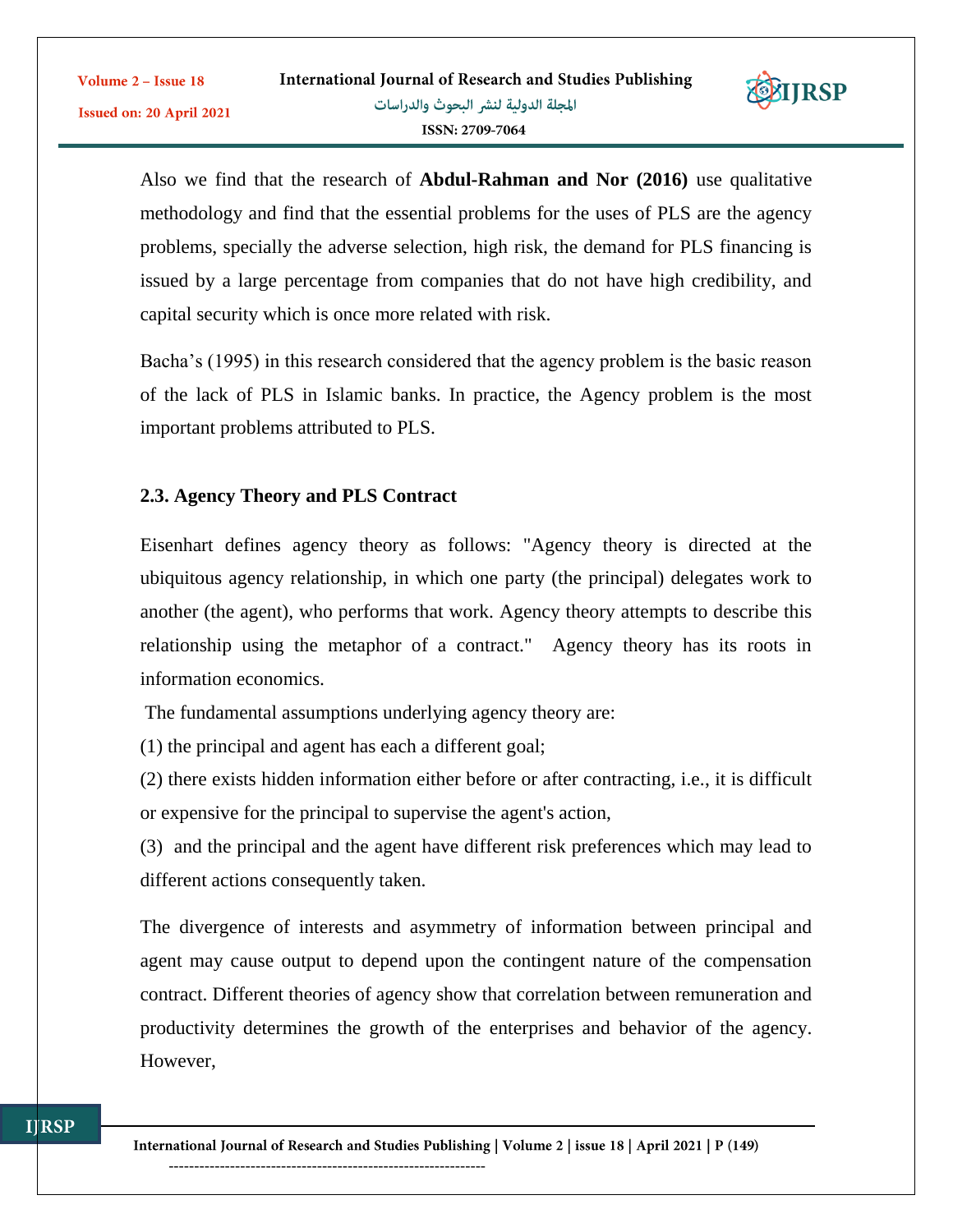

the realization that `Arrow- Debreu ideal' or `more-less frictionless world of complete information, perfect foresight and castles transacting' is insufficient to accommodate a number of important economic phenomena has led the economists to focus on `the process of contracting'- particularly its hazards and imperfections.

Principal-agent models analyse situations in which information is unevenly or `asymmetrically' distributed between contracting parties with potentially divergent interests. The most commonly analysed relationships are those in which one party acts on the other's behalf, as is assumed to be the case in employment, agency or franchise agreements. Adverse selection, prior to the contract and moral hazard, during its performance, arise where the "principal" can not costlessly observe or monitor the agent's characteristics and/or actions. Therefore, the issue arises how the principal can induce the agent to act in such a way as to maximize the principal's utility.

# **2.3.1. Implications of Agency Problem in Islamic Contracts**

Based on the perspective of the corporate finance literature, the main importance of PLS contract is his ability to allocate risk optimally through the sharing of project returns between entrepreneur and owner of capital. But the PLS have several principal-agent problems arising from asymmetric information and costly monitoring.

Based on the research of **Milles and Presley (1998),** we can mention that Islamic bank would face difficulties in PLS contract with his client resulting from ex-ante information limitations concerning project quality. Borrowers have inside information about their personal activities and projects' likelihood of success that cannot be credibly signaled to the bank because every PLS applicant will claim to be of the highest quality.

Volume 2 - Issue 18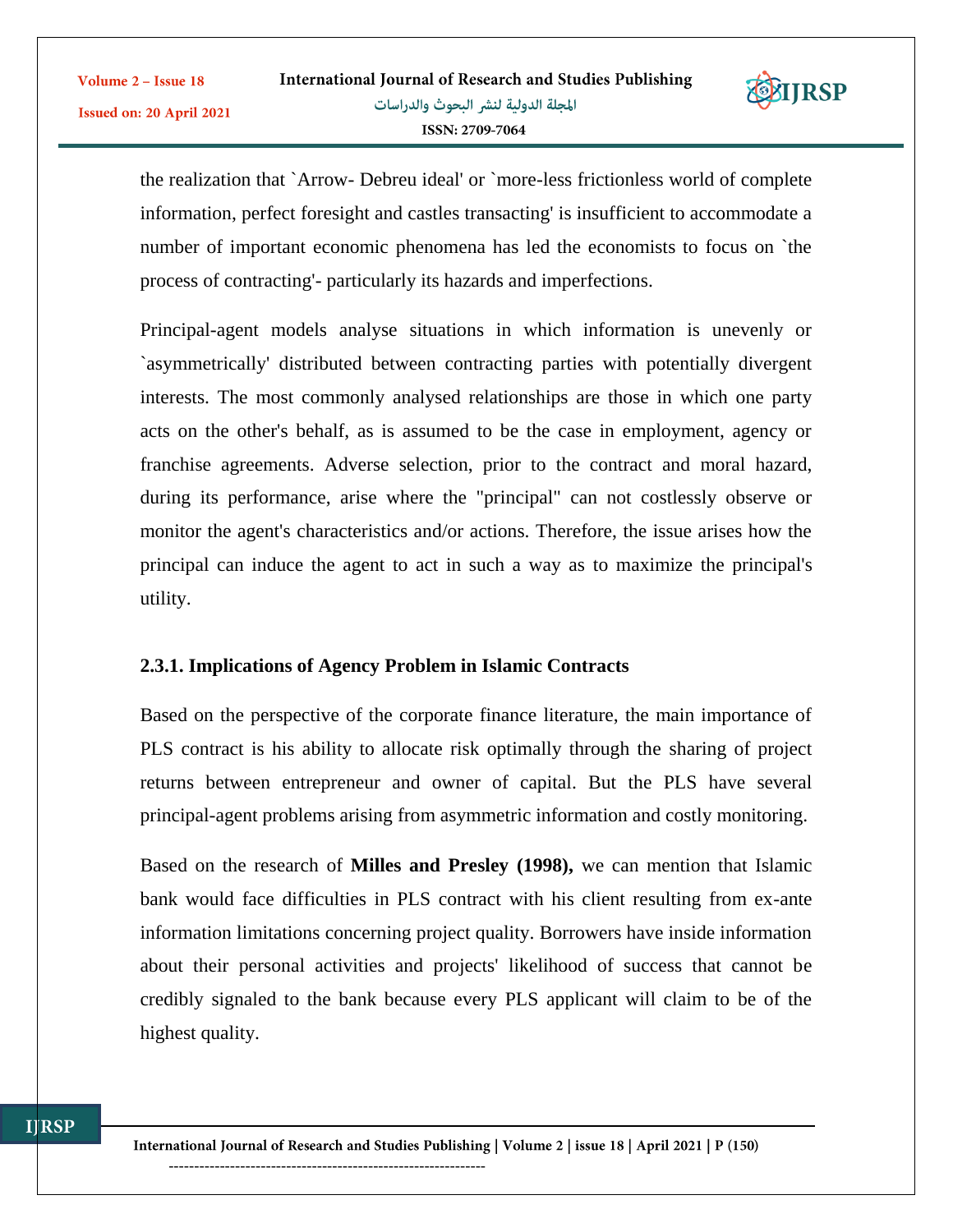

The banks 'difficulty in determining the quality of loan applicants produces various adverse selection problems-especially when debt finance is available from competing sources'. Pryor (1985) indicate that borrowers choose PLS to finance their projects when they expect a low realized profits because they will enjoy high total returns at an artificially low cost of capital. In the same sense, Nienhaus, (1983) consider that Islamic bank will use PLS operations and they know that their project is highly risky because borrowers could inflate their declared profit expectations.

In PLS contracts, Islamic banks need to incur costly monitoring expenses to ascertain whether declared profit is true reflection of the activities or business enterprises/projects or not. Because

borrowers have the interest to artificially reduce declared profit. They can decrease profit by resorting to accounting subterfuges. This ex-post information asymmetry leads Islamic banks to a moral hazard problem.

**An Islamic bank's** vulnerability to moral hazard and adverse selection would possibly make it uncompetitive with conventional rivals, because the Islamic bank will support an additional costs in information-gathering and project appraisal, reduced work incentives for entrepreneurs and higher production costs (e.g. Goodhart. 1987). The structure of **Mudaraba contract** mobilized by the Islamic banks may be seen as involving a complex agency problem (Archer and Karim).

# **3.Empirical study : Islamic banks in Lebanon**

The empirical study was based on two Islamic Banks in Lebanon, namely **(**Al Baraka Islamic Bank and Lebanese Islamic bank).The case study with several interviews as its primary data source. The interview was done with the CEO of Albaraka Group, directors of Islamic banks and members of Shariah adviser.

Volume 2 - Issue 18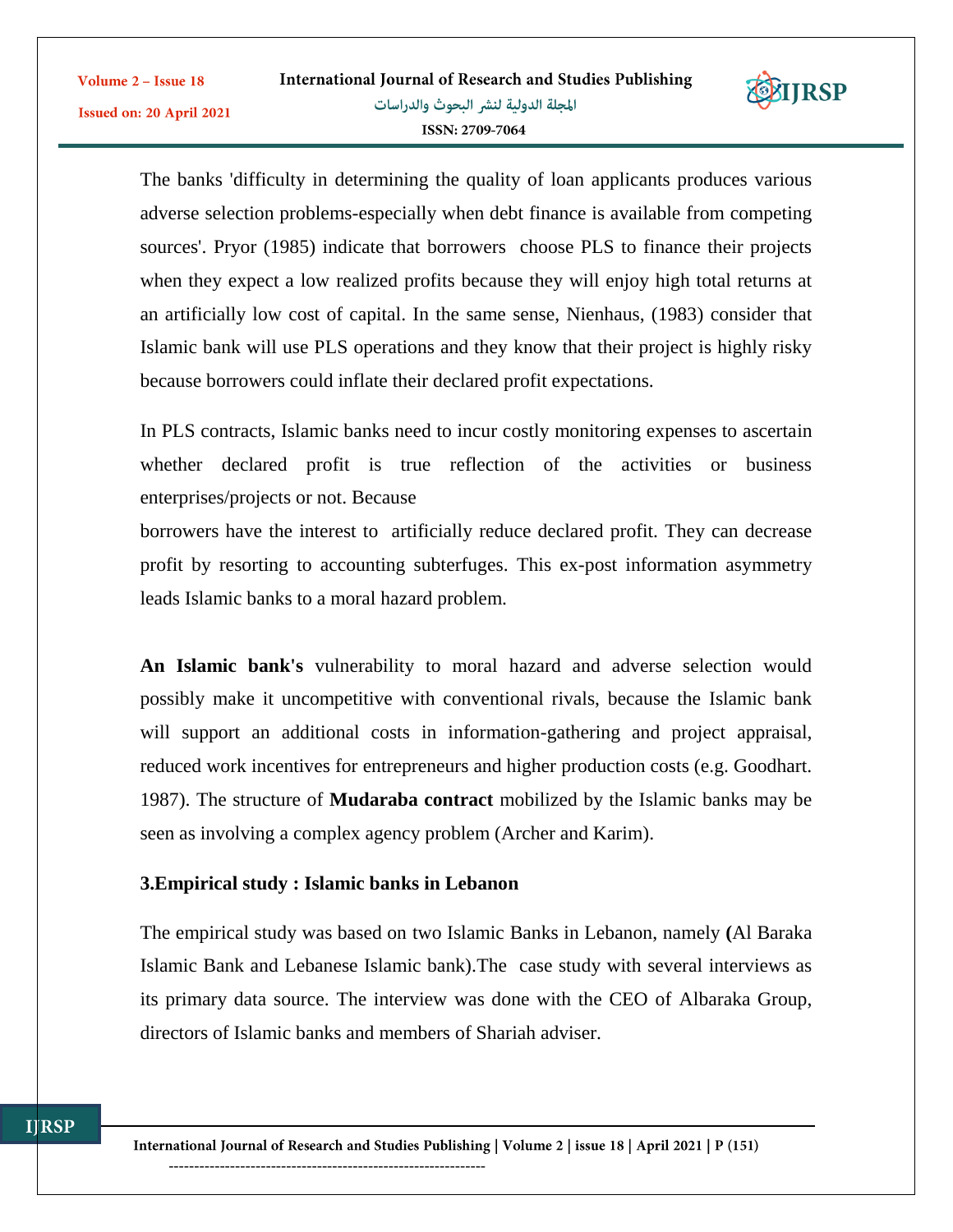

The information was obtained from the professionals who were very experienced individuals with wide knowledge in the Islamic banking sector on Lebanon and directly involved in the activity and product development of their respective Islamic banks.

### **3.1 Analysis of results and discussion**

Volume 2 - Issue 18

Issued on: 20 April 2021

In this part we will based on interviews and on an in-depth review of the texts to determine the reasons for not largely used Mudaraba and Musharaka contracts by Islamic banks in Lebanon. Knowing that, in theory, these contracts are ideal and suitable to help promote the development of the Islamic economy, as they are based on the sharing of profits and losses. So far, Islamic banks have not been able to maintain a large share of themselves on the Lebanese banking market. According to an interview with a senior official in Al Baraka Bank,

The percentage of financing through Mucharaka and Mudaraba is very small in Al Baraka Islamic Bank in Lebanon and other Lebanese Islamic bank.

According to Al Baraka Islamic Bank in Lebanon, participatory and speculative financing is not widely available to clients as both carry relatively high risks. The money that banks invest is owned by the depositors. Therefore, Islamic banks must be very careful in investing their funds as this involves high risk. Based on the results of the interviews, there are five challenges that can lead to obstacles in applying the concepts of Musharaka financing and Mudaraba in Islamic banks in Lebanon.

# **I- The high investment risks of the PLS contract**

The profit loss sharing contract refers to a type of financing that has uncertain returns. Thus, mudharaba and musharaka financing are highly risky, causing Islamic banks' operating in Lebanon inclination to avoid them, or to adopt a risk-averse attitude towards the financing.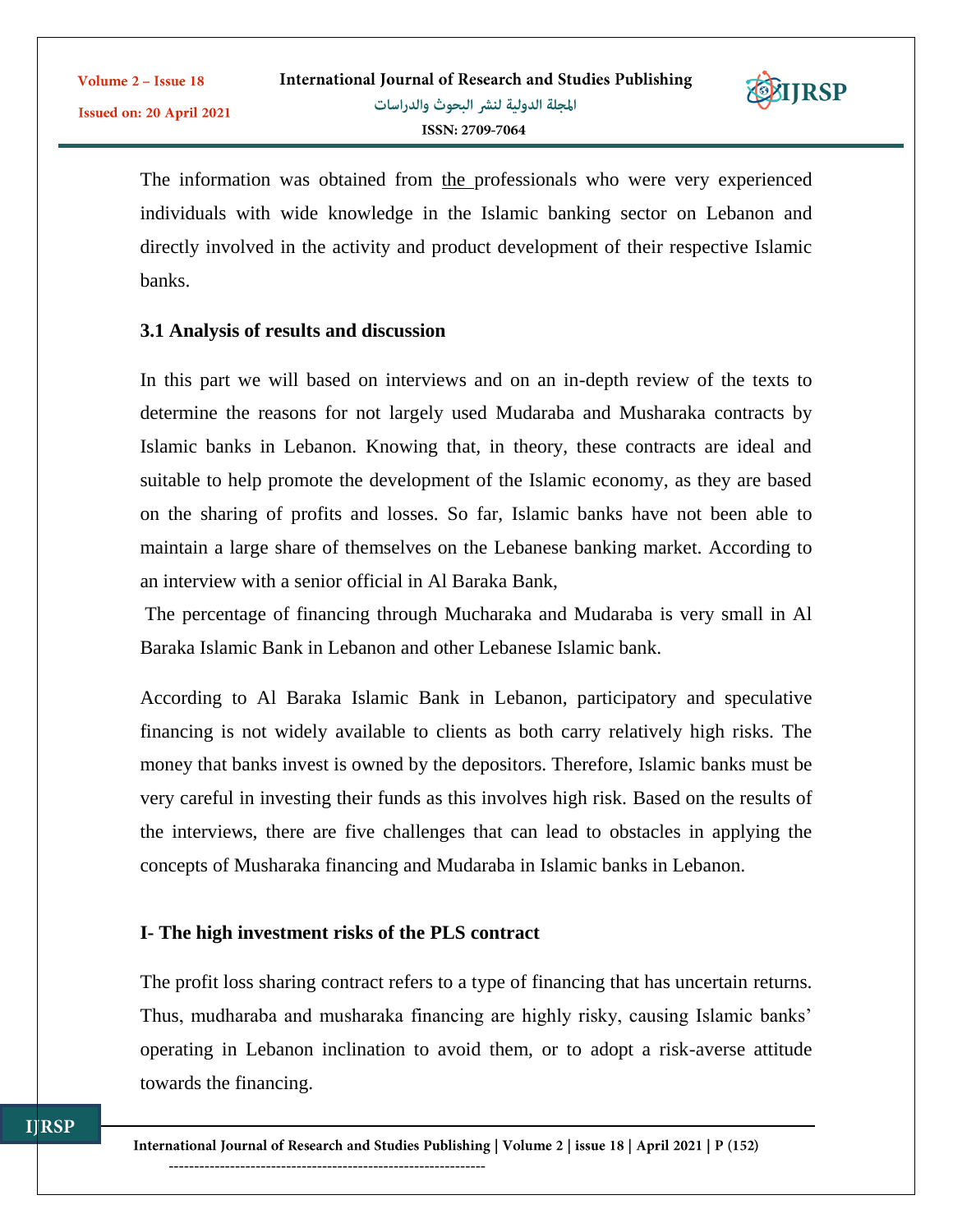

All the interviewers in this research expressed his views that factor concerning the risk and the risk aversion approach of top management is the most important factor on the lower level of application of PLS contract by Islamic banks in Lebanon.

The **Musharaka** process is, in its essence, a true investment activity that requires the search for suitable investment opportunities, studying their feasibility, evaluating and implementing them, or following up implementation in accordance with the principles and modern scientific and technical rules. It also needs to collect accurate data on financing applicants, data related to commercial efficiency, and others related to financial disclosure. Banks, by virtue of the nature of their work, are fully aware that they must accept risks in their business, provided that they are measurable and controllable risks. Note that the PLS contract carry high risks that our bank may be reluctant to expand.

The impact of **the high risk factor** on PLS contract by Islamic banks in Lebanon is explained, in table 1, by the following respondents:

# Table 1- impact of **the high risk factor** on PLS contract

*B/BIB /D2* : "The reasons for the decline in financing rates through the PLS contract in Islamic banks are due to several reasons, including that participation carry a loss on the owner of the capital, the bank, and that he bears the loss according to his share in the capital. Also, such formulas require the availability of high human skills and there is a lack of availability of these skills at the present time".

*B/LIB/D1* :"One of the most important factors that contribute to limiting the expansion of the participation formula is the high risk of this type of financing formula, it is considered a direct deduction from the capital, in addition to being a long-term investment".

Volume 2 - Issue 18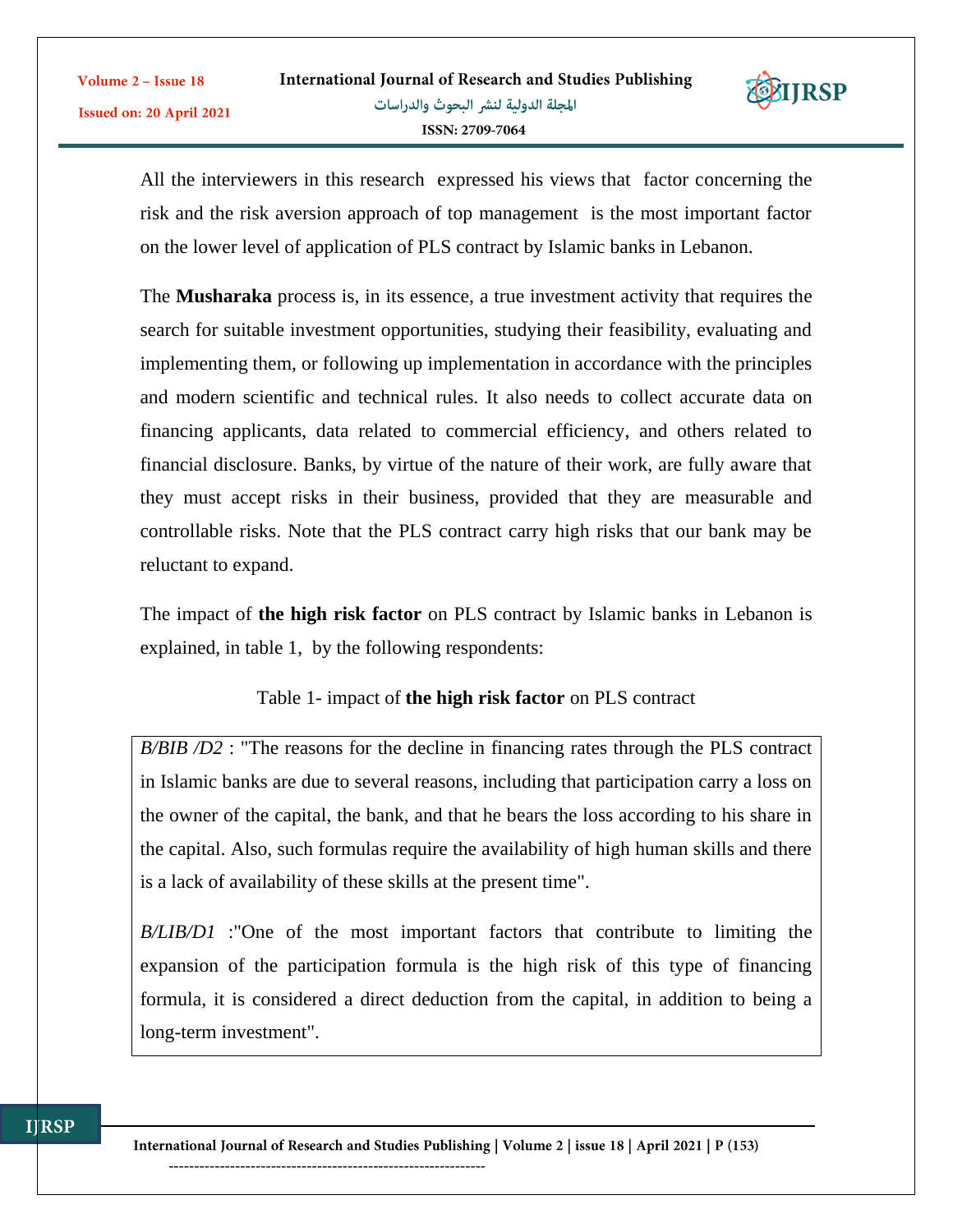

# **2- Banking legislation**

Volume 2 - Issue 18

Issued on: 20 April 2021

Based on the interviews, we can consider that banking legislation is one of the reasons for the significant decline in Musharaka and Mudaraba in Islamic banks in Lebanon. The central bank of Lebanon has developed, in recent years, the legislation of Islamic banking to a large extent, especially permitting dealing in Islamic financing formulas, but these legislations still need to be further developed to suit the nature of Islamic banks' operations in Lebanon, especially with regard to the application of the principle of PLS.

We present, in Table No. 2, the most important things mentioned in the interviews about the impact of the legislative component on the low percentages of Musharaka and Mudaraba contracts in Islamic banks in Lebanon.

### **Table 2- Impact of legislative situation**

### **B/BIB/D1 :**

"The Islamic banking system faces legal obstacles when applying the partnership contract in many Islamic countries, including Lebanon, which is the absence of laws regulating commercial contracts from adopting the jurisprudential provisions of the partnership contract".

# **B/BIB/D3:**

**ITRSP** 

"Among the factors that contribute to limiting the expansion of the PLS contract, especially in light of the high risk of this type of financing form, and because it is considered a direct deduction from the capital, in addition to being a long-term investment, for all these reasons, central banks have placed some restrictions on participation financing. For example, the Central Bank of Lebanon prohibits Islamic banks from participating in establishing non-bank companies or owning companies, which puts restrictions on the expansion of these forms of financing".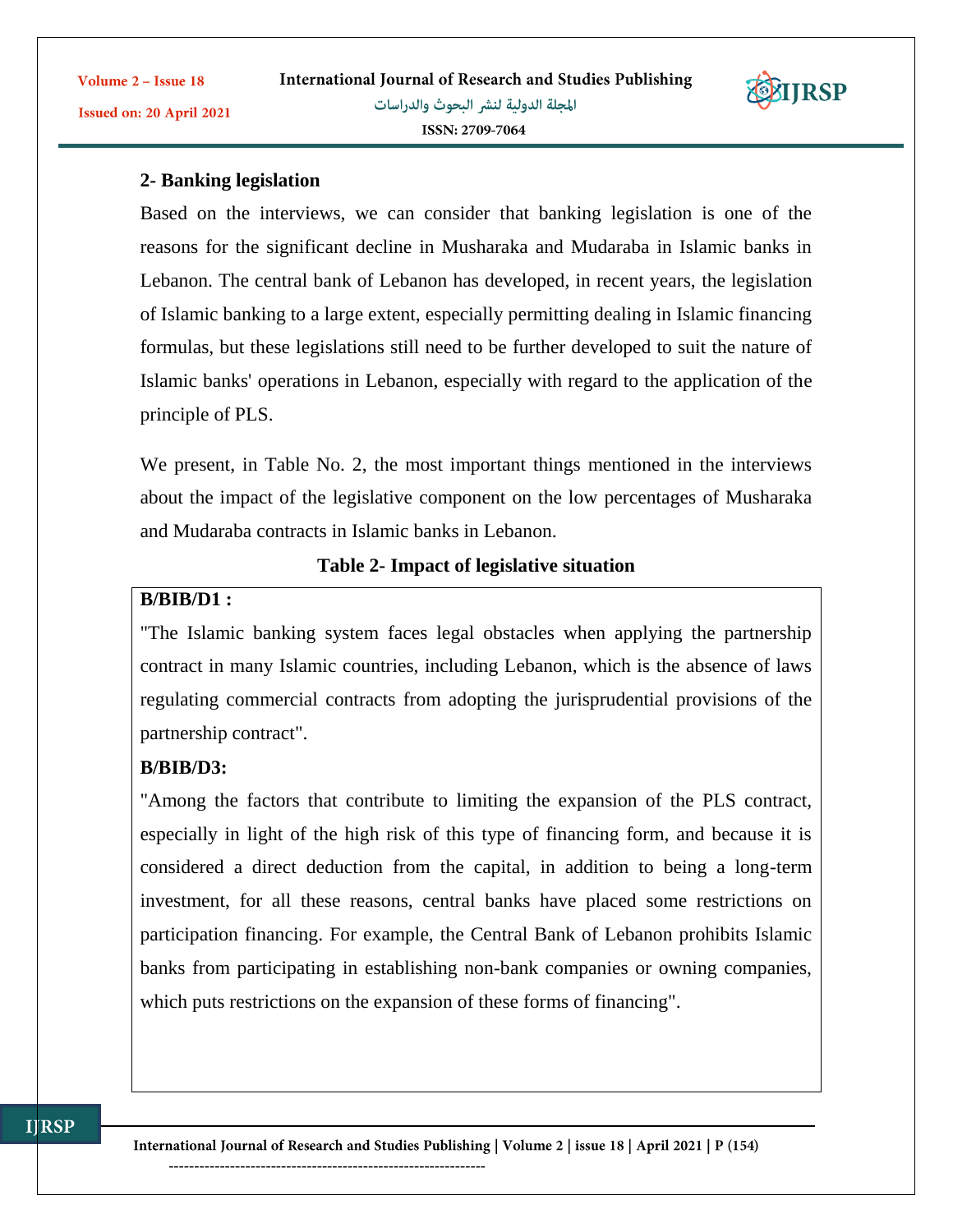**IJRSP** 

Issued on: 20 April 2021



### **B/LIB/1 :**

"The central bank places restrictions on Musharaka financing contract, which prohibit Islamic banks to own assets for their account or establishing non-financial companies. But in general, these formulas are allowed to work, and it is left to the banks to estimate their willingness to accept this type of risk".

### **3-The non-participation of the Islamic bank in the management of project**

Based on the case studies do in two Islamic banks in Lebanon, we find that the nonparticipation of the Islamic bank in managing projects financed through Mudaraba is an essential element in rejecting and avoiding financing through Mudaraba.

The relationship based on profit and loss sharing between Islamic bank and its customers makes the investor one of the most important prerequisites for success Mudaraba contract and its application. Due to the special nature of the Mudaraba contract represented by not allowing the owner of the money, the bank,

to interfere in the affairs of management with the investor. Thus, working in the Mudaraba contract is surrounded by many risks and obstacles, as it depends on its foundation on the element of trust, which requires its application in an environment that has all the Islamic values.

Based on the case studies, we can mention that the "non participation in management of Mudaraba" by Islamic banks do the agency relationship between Islamic banks and his client very complicated and high risky. The impact of this factor on PLS contract is explained, in table 3, by the following respondents: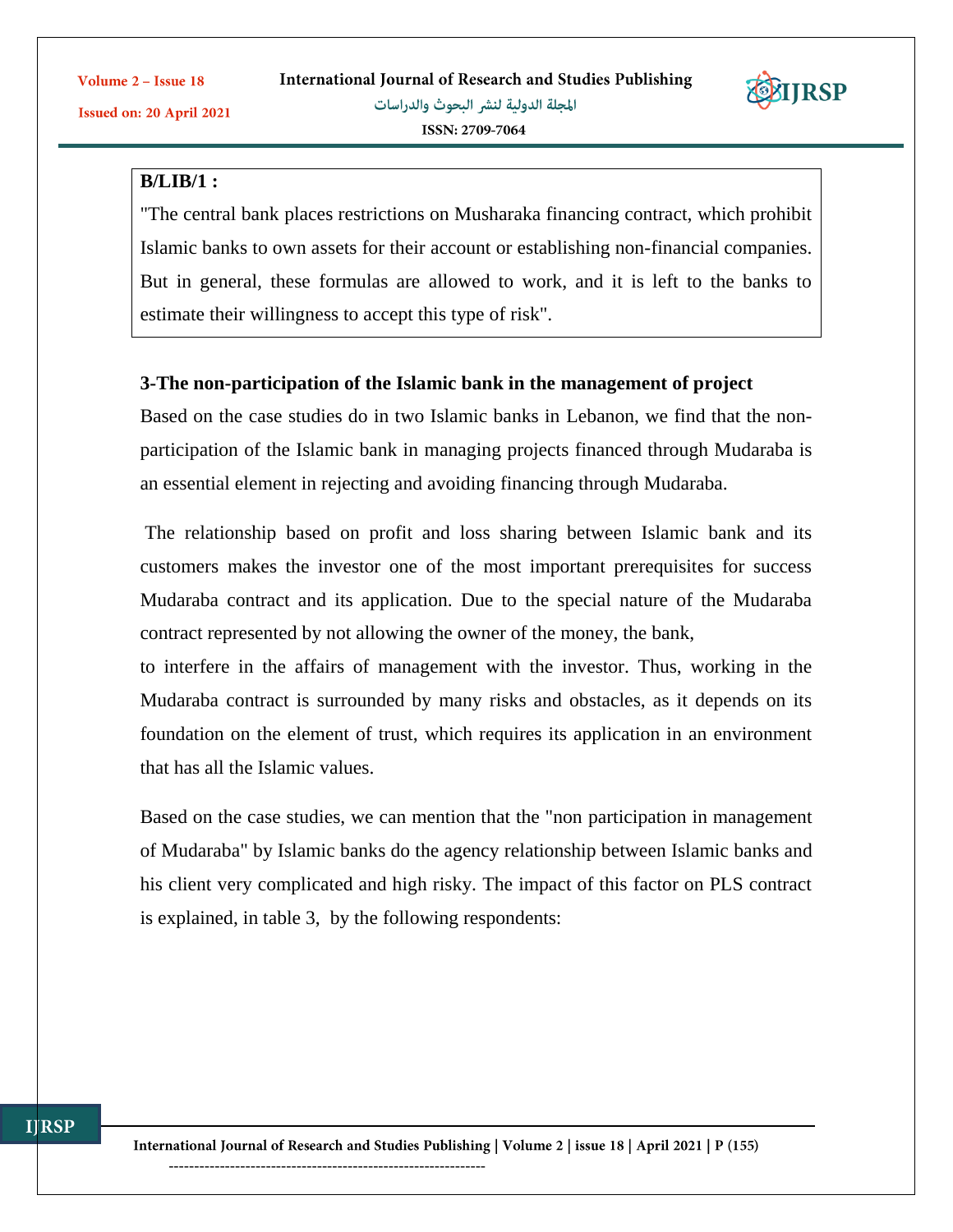

### **Table 3- Effect of non-participation in the management**

# **B/BIB/ D4"**

" You know , if the **information available** to the bank is incorrect, in his case the bank will have taken the selection adverse, the result of which is a loss. Thus the effects of the problem of the inability to verify the level of transparency in the information offered by many dealers with the bank are reflected in the Islamic bank's reluctance to finance by Mudarabaha and Musharaka contract".

# **B/BIB/D1:**

"As small and medium enterprises in Lebanon do not have regular accounting records that enable them to adequately disclose their financial positions with respect to banks, which according to their internal procedures must evaluate the risks of these institutions. The evaluation process hinders the availability of audited financial information approved by the accounting and auditing firms".

### **B/LIB/D2:**

" The problem of non-compliance, dishonesty and infringement of the bank's rights arises from the lack of advanced devices and methods that provide Islamic banks with sufficient information about people, their fields of work and their previous transactions. The problem of moral hazard arises, represented by the behavior of customers against the benefit of the Islamic bank, such as keeping various account for the purpose of reducing profits and amplifying losses".

### **4-Lack of efficiency**

Based on the interviews conducted, we can say that the human resources component represents one of the main obstacles to implementing the financing types through Mudaraba and Musharaka in Islamic banks in Lebanon. These contracts have a special nature, and therefore they require special specifications in the characteristics, skills and capabilities of workers in this field. The Mudaraba in Islamic banks has a special intellectual structure sourced from Islamic law and Islamic jurisprudence,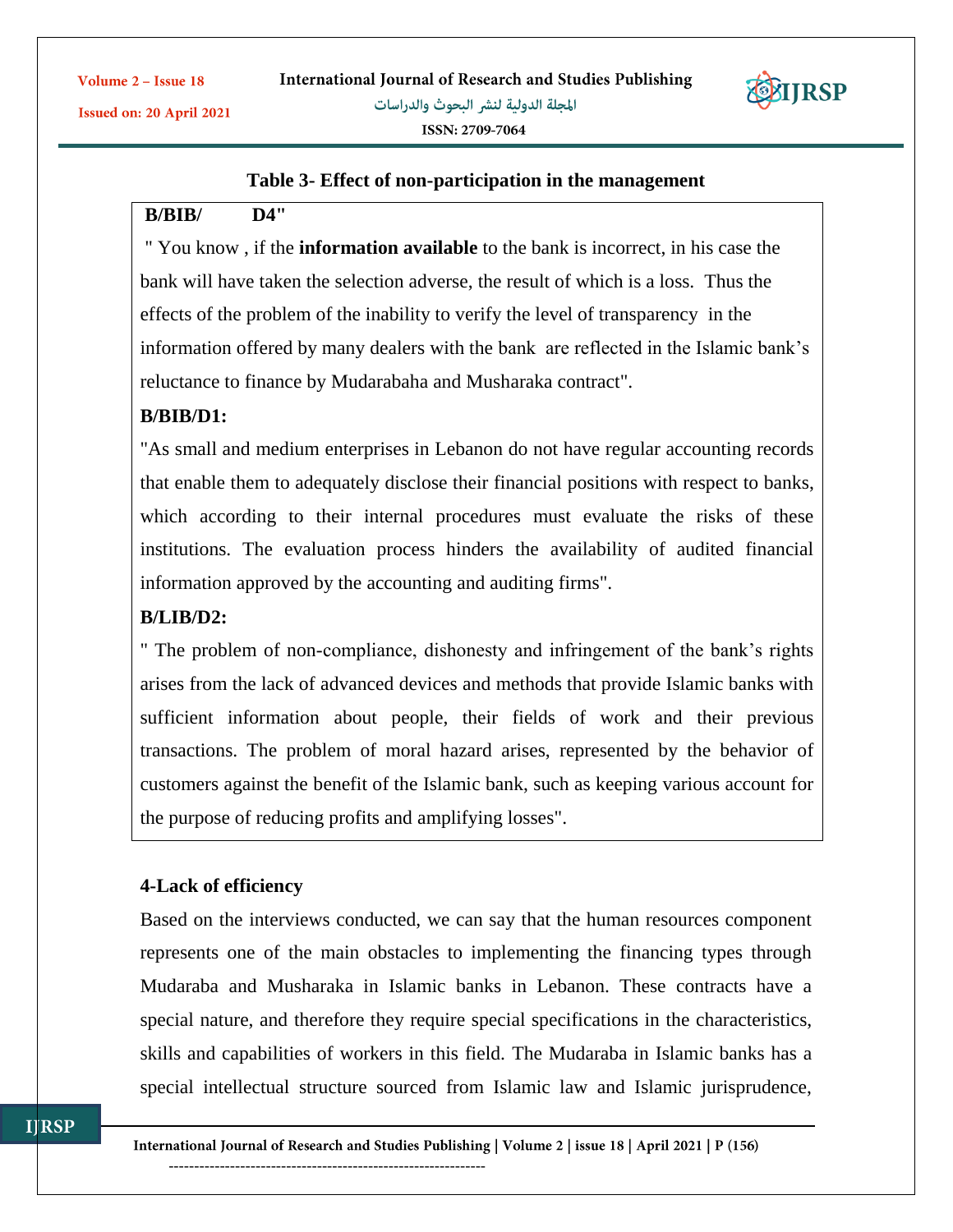

which means that there is a new set of rules and controls that govern the work of this system, and this requires the necessity of having a distinctive quality of human resources capable of managing these operations. The impact of **human factor** on PLS contract by Islamic banks in Lebanon is explained, in table 4, by the following respondents:

### **Table 4-Effects on Human factor**

### **B/BIB/D2:**

" The human factor is a major obstacle to enforcing contracts Mudaraba, because the nature of work in speculation is completely different from the nature of the traditional lending system. The size of this problem is compounded by the reliance of Islamic banks on Skills that have mastered traditional working methods. Which prefers to use formulas and methods that approach in its mechanisms and results from traditional financing methods such as murabahah and sales".

### **B/BIB/D1:**

**"The musharakah** contract requires the bank to participate with a share in the capital, and therefore it must itself undertake participation in the management of projects financed through participation or assign a company specialized in that. This form of financing requires direct supervision by Islamic banks on the Mousharaka projects that finance their capital, but the lack of sufficient and expert skills for the supervision process makes the Islamic bank seeks not to assume responsibility for this aspect by signing bilateral contracts with the project manager or seeking the assistance of someone from abroad and others things".

### **5- Market size and economic situation**

Through the interviews that were conducted, we can conclude that among the reasons behind the lack of use of Musharaka and Mudaraba in financing Islamic banking clients in Lebanon, including Al Baraka Bank,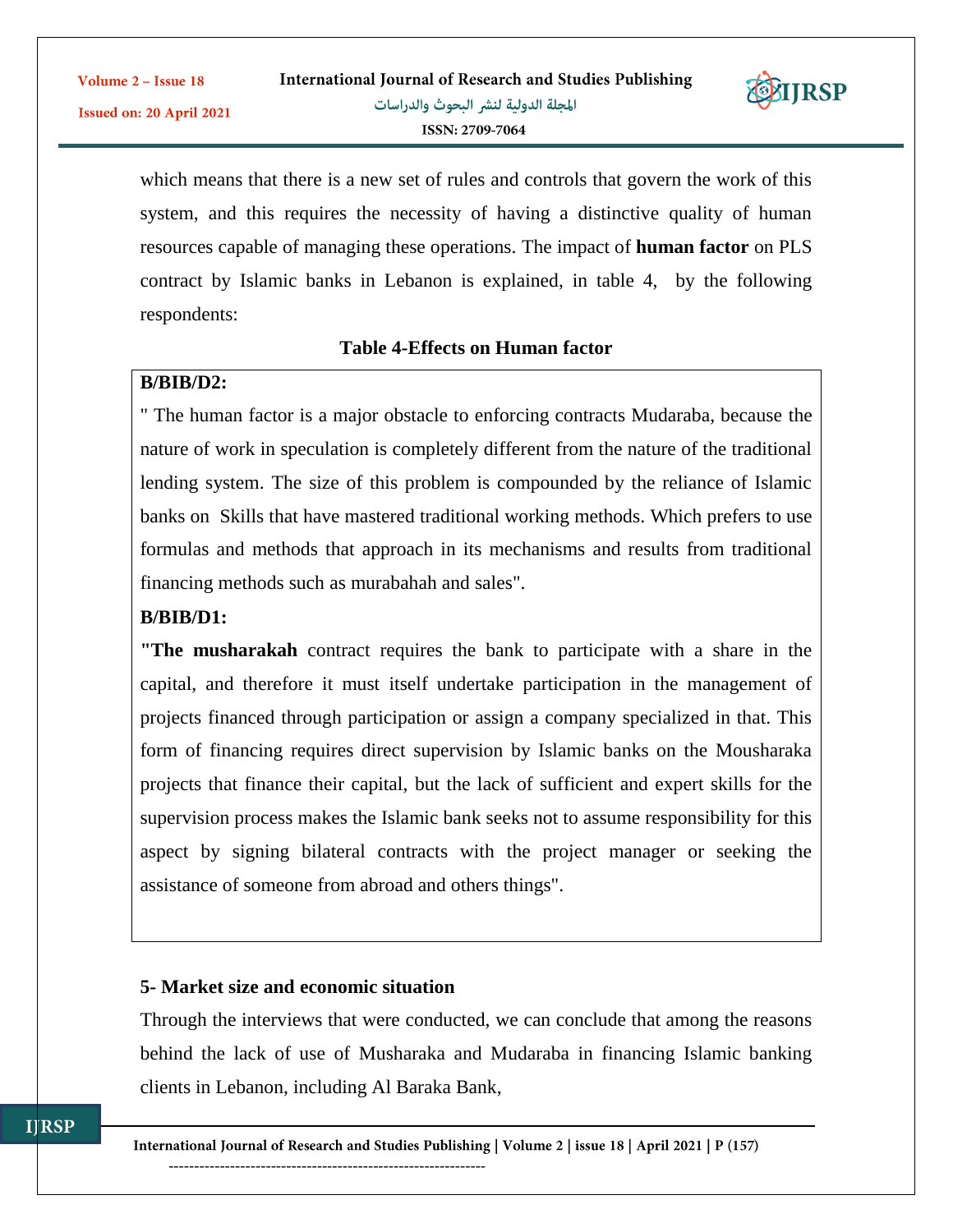

it is not related only to the desire of Islamic banks to provide this type of financing, but rather is linked to the economic and financial situation and the state of political instability in The country with the highest risk of this type of financing contract. The impact of market size and economic situation on PLS contract is explained, in table 5, by the following respondents:

### **Table 5-impact of market size**

### B/BIB/D1:

Volume 2 - Issue 18

Issued on: 20 April 2021

**T**he Islamic banks in Egypt, including Al Baraka Bank, deal in a large and active manner in all forms of Islamic financing, especially speculation, Murabaha, leasing and participation, because it is the reality of the Egyptian market, a wide market and rich in large projects and investment opportunities in almost all sectors. Mousharaka and Mudarabah has increased in Al Baraka Group in recent years. The main countries in which Islamic banks such as Egypt, Turkey and Jordan have witnessed great activity in establishing new companies in the fields of industry, services, trade, marketing and others. This motivated the founders of these companies to resort to Islamic banks." To take advantage of the flexible financing contracts it provides, as most of these companies see, for their part, that the bank's entry with them in the form of Musharaka will hold the bank responsible for the success of the company as well in order not to lose its share of the capital.

B/BIB/D2:

The main reason for the banks not adopting this type of financing is the current instability in the political, economic and financial conditions, which greatly raises the risks of this type of financing, because as you know, the success of new projects requires a developing and normal business environment.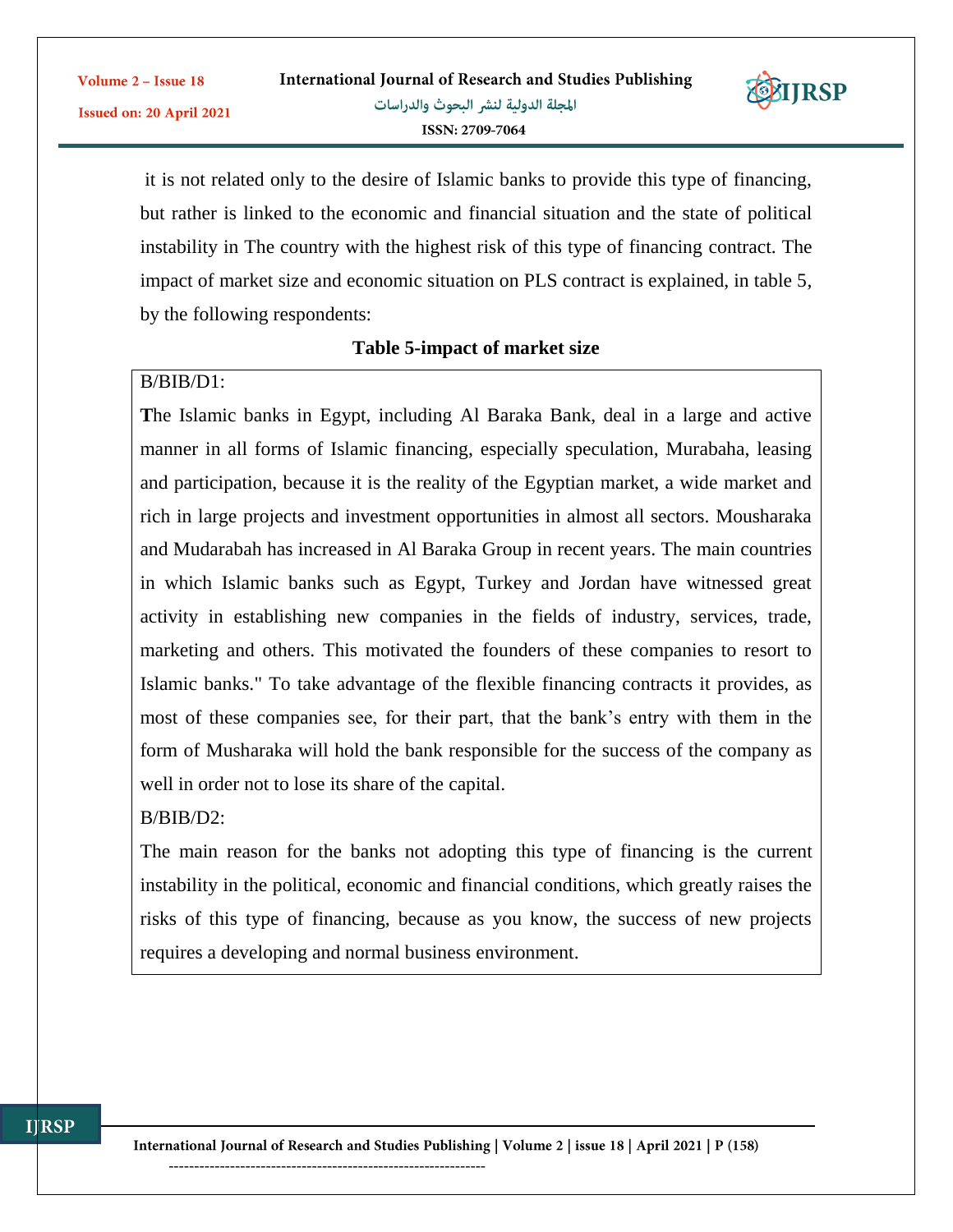

# **4.1 Conclusions and Recommendations**

Volume 2 - Issue 18

Issued on: 20 April 2021

This research treat the topic of PLS financing and the reason for not using it by Islamic banks in Lebanon. The research reached to present proposals and methods of solving problems that constitute an obstacle to financing through PLS.

Based on the case studies do in Islamic banking in Lebanon concerning the lack of PLS in banks presented in this research, we reached a number of important conclusions, which will be mentioned bellow :

1. There is a significant lack of PLS financing from Islamic banks in Lebanon, and the data show that the use of PLS financing in Lebanon is among the lowest rates compared to Islamic banks in other countries such as Egypt, Turkey, Arab Gulf, Indonesia and Malaysia.

However, it's so important actually to increase the percentage of PLS in Islamic banks in Lebanon due to the importance of PLS financing for the economic development, creation of employ, reducing inflation, as well as improving the benefit of society in general.

2. In Lebanon, there is currently a dual banking system, conventional banks in addition to five Islamic banks, and these banks face a severe shortage of PLS financing. Banking regulations in Lebanon need reforms and amendments. This is because the current laws represent a major obstacle to the adoption of Islamic banks the PLS financing. Hence, reforms in banking regulations are required to achieve a balance between management and control rights between Islamic banks and managers of the companies in which they invest.

3- Islamic banks in Lebanon need to ensure an actively participation by them in the management of the project being financed. So, this research propose an organizational structure based on Venture Capital (VC) that provides a equilibrium of authority among management and other owners who have a financial part in the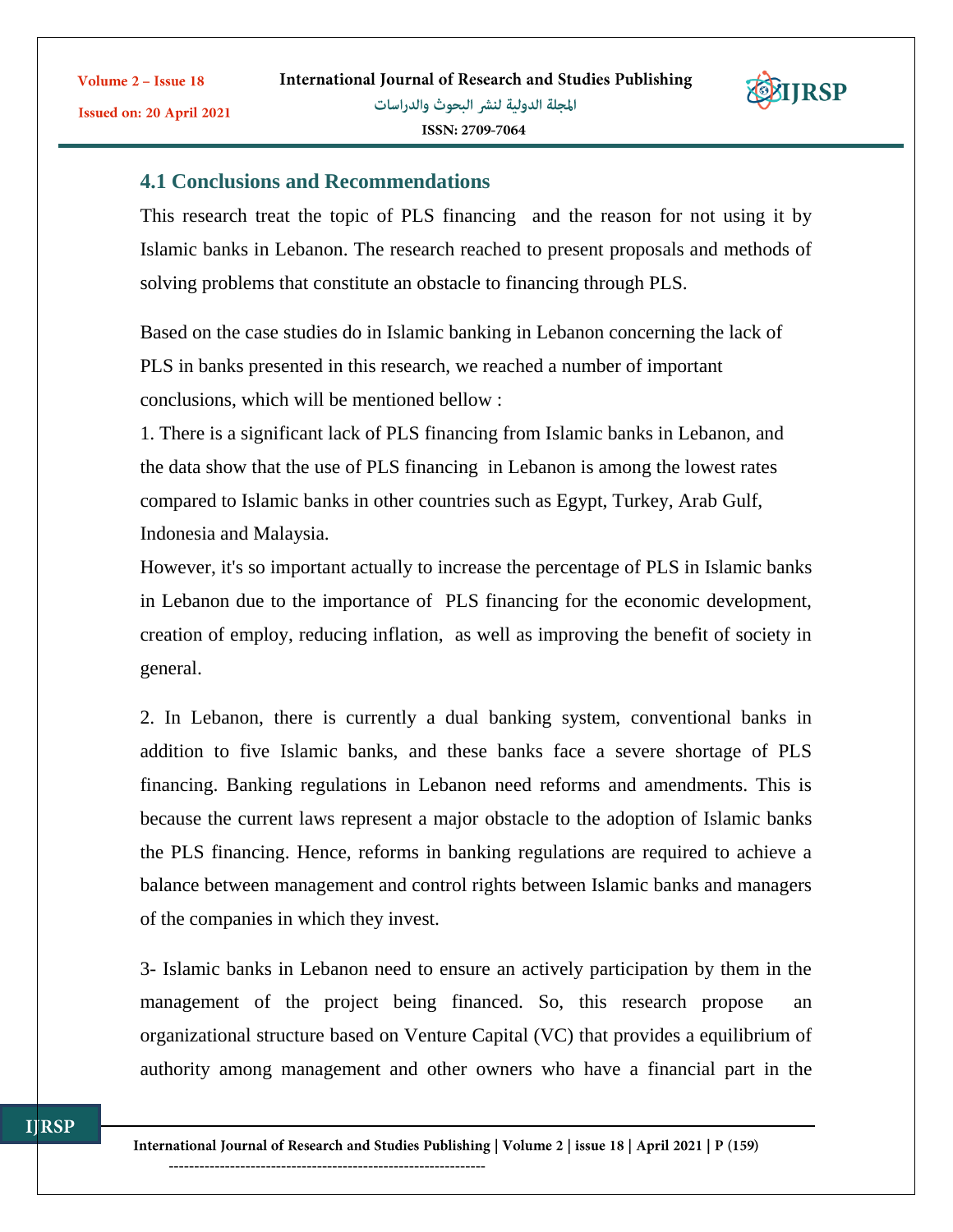

enterprise. The shareholders share decision-making with the management when the issue is related to the management of the organization. The value creation by a "VC" will be more important than other organizations**.** Managers, who also own equity in the "VC", will be more productive as they have confidential information concerning the projects because possibly they already have been professionally associated with the ventures. In addition, joint ownership between managers and other shareholders will lead to in alignment of interests between them, decreasing the agency problem. Furthermore, in a VC financial controls will replaced by strategic controls as all the shareholders (managers, Islamic banks, and institutional investors) are intimately involved in the management of the enterprise and making key decisions. These controls encourage long term investments in projects, which influence the firm's value.

The information sharing in VC will be less costly, this makes the decision-making process faster. Involvement of the institutional investors serves a positive monitoring function. Institutional investors in a VC will closely monitor managerial actions, thus reducing agency costs.

4-Finaly, in order to increase the percentage of PLS financing in Islamic banks in Lebanon, a basic and important factor must be secured, which is the improvement of the economic and banking situation in Lebanon, and the recovery of the economy

# **Bibliography**

Volume 2 - Issue 18

Issued on: 20 April 2021

1- Abdul-Rahman, A., and Nor S. M. (2016). Challenges of profit and loss sharing financing in Malaysian Islamic banking, *GEOGRAFIA OnlineTM Malaysian Journal of Society and Space*, 12, Issue 2, pp. 39-46.

2- Aggarwal, R. K., and Yousef, T. (2000), Islamic banks and investment financing, *Journal of Money, Credit, and Banking*, 32, 1, pp. 93-120.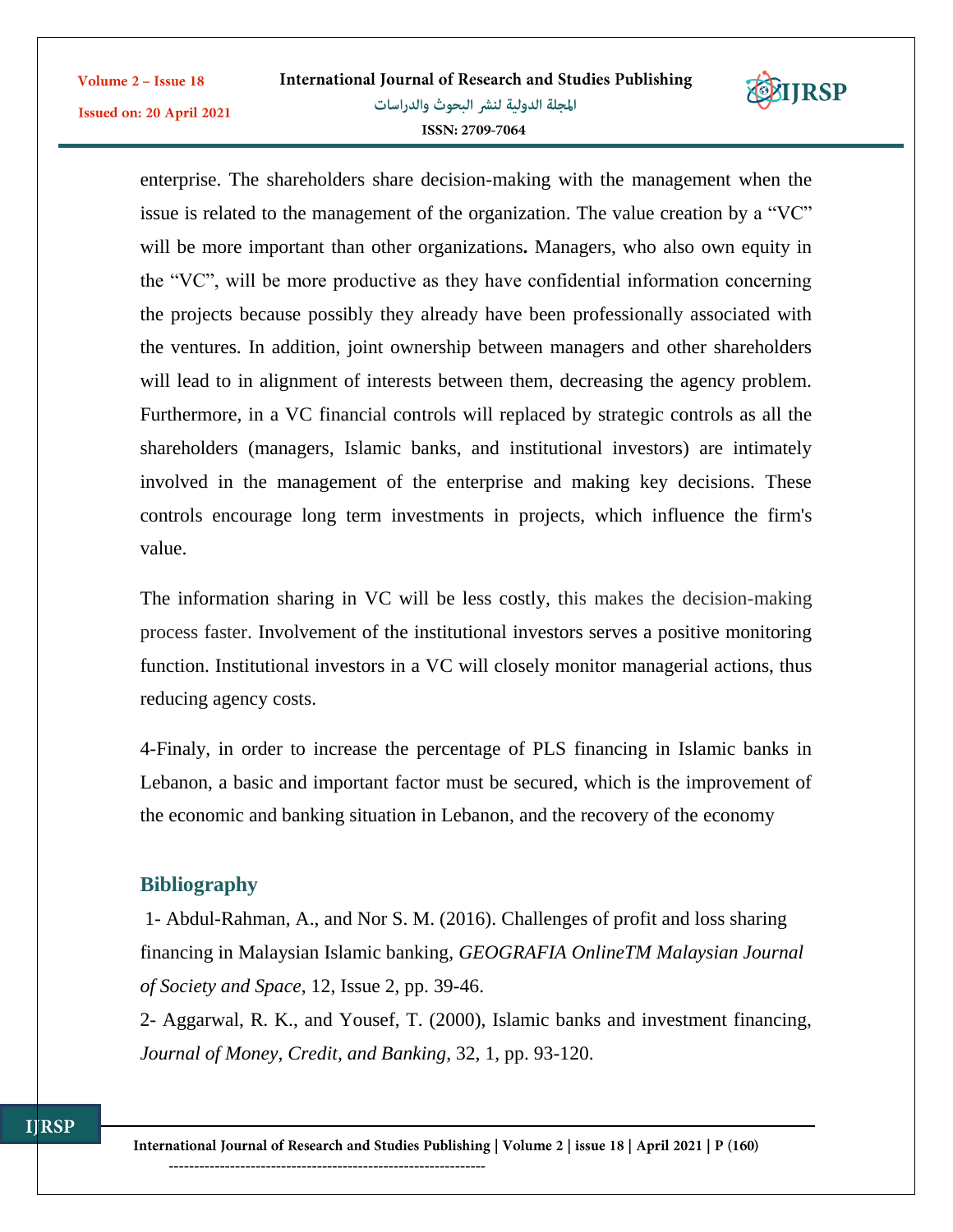

3-Ascarya (2010). The lack of profit-and-loss sharing financing in Indonesia's Islamic banks revisited, *RIEBS*, Vol. 1 (1), pp. 70-98.

4-Al- Suwailem S. , "Venture Capital : A Proposal Model of Musharakah", *Journal of Islamic Economics, V(10).*

5-Bacha, O. (1995). Conventional versus *Mudarabah* financing: An agency cost perspective, *Journal of Islamic Economics*, Vol. 4, No. 1&2, pp. 33-49.

6-Bacha, O. (1997). Adapting mudarabah financing to contemporary realities: A proposed financing structure, *The Journal of Accounting, Commerce&Finance*, Vol. 1, No.1, pp. 26-54.

7- Bellalah and Ghayad, Fundamentals of the Islamic Financial System and Financial Instruments in "On Islamic Banking, Performance and Financial Innovations", Cambridge Scholars Publishing,2014, UK.

8-Boudjellal, Mohammed, (1998), *Le système bancaire Islamique, Aspects théoriques et pratiques* , Institut International de la pensée islamique,Association.1972. 1-9.

9-Dar, H., and Presley, J. R. (2000). Lack of profit loss sharing in Islamic banking: Management and control imbalances, Economic Research Paper, No. 00/24, Loughborough University.

 10- Haron, S.(1998), "A Comparative Study of Islamic banking Practices", *Journal of King Abdul Aziz : Islamic Economics*, Saudi Arabia, vol.10,p.23-52.

11- Khan, M. and A. Mirakhor, (1987), *Theoretical Studies in Islamic Banking and Finance*, Houston: The Institute for Research in Islamic Studies.

12- Khan, S., (1987), "Profit and Loss Sharing: An Islamic Experience in Finance and Banking, Oxford: Oxford University Press.

Volume 2 - Issue 18